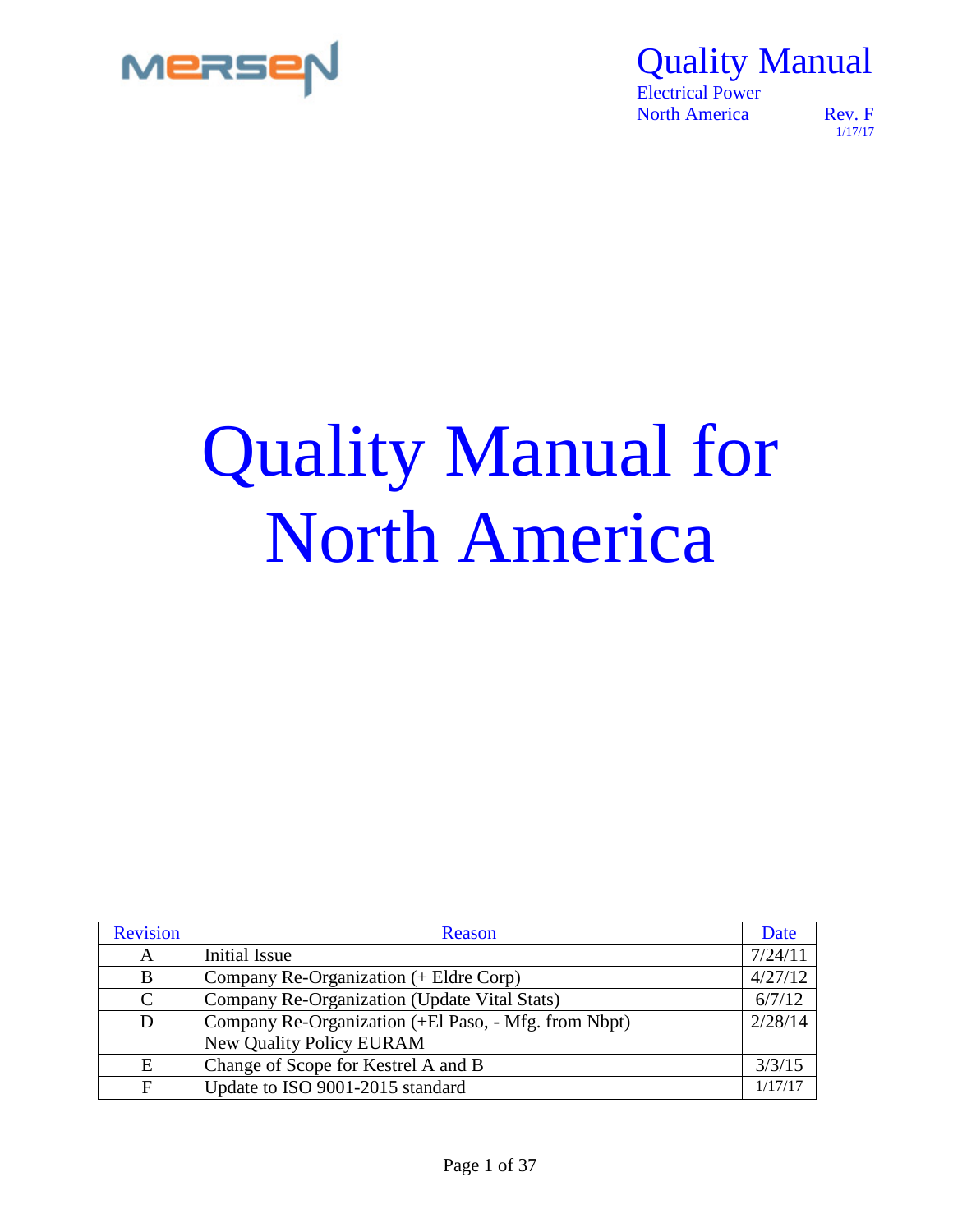

 Electrical Power North America Rev. F

1/17/17

### Signature Block:

| Created By:         | Signatures:             |
|---------------------|-------------------------|
| <b>T.Haskins</b>    | Mini they B. Haskins    |
| Checked By:         |                         |
| C. Cui              |                         |
| <i>Approved By:</i> |                         |
| Th. Lopez de Arias  | LOPEE DE ARIAS, Thierry |
| V.Randusky          |                         |
| <b>B.</b> Brown     | Bewer 15                |
| Completed:          | Date:<br>By:            |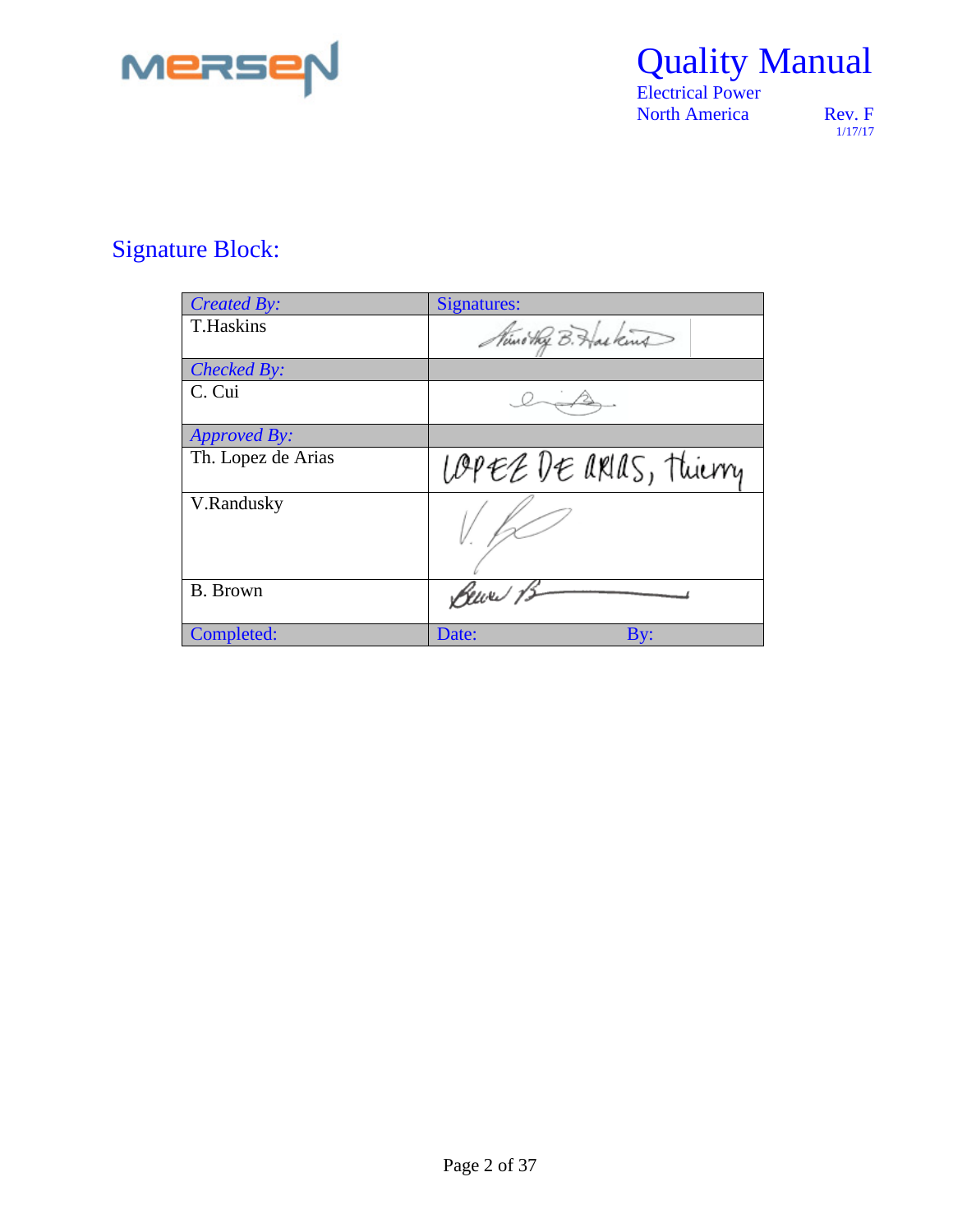

 Electrical Power North America Rev. F

1/17/17

| <b>Contents:</b>                                           | Page           |
|------------------------------------------------------------|----------------|
| 1. General Presentation of Mersen,<br><b>North America</b> | $\overline{4}$ |
| 2. Management Statement                                    | 6              |
| 3. Structure and Control of the<br><b>Quality Manual</b>   | 7              |
| 4. Context of the Organization                             | 8              |
| 5. Leadership                                              | 13             |
| 6. Planning                                                | 17             |
| 7. Support                                                 | 18             |
| 8. Operation                                               | 23             |
| 9. Performance Evaluation                                  | 36             |
| 10. Improvement                                            | 38             |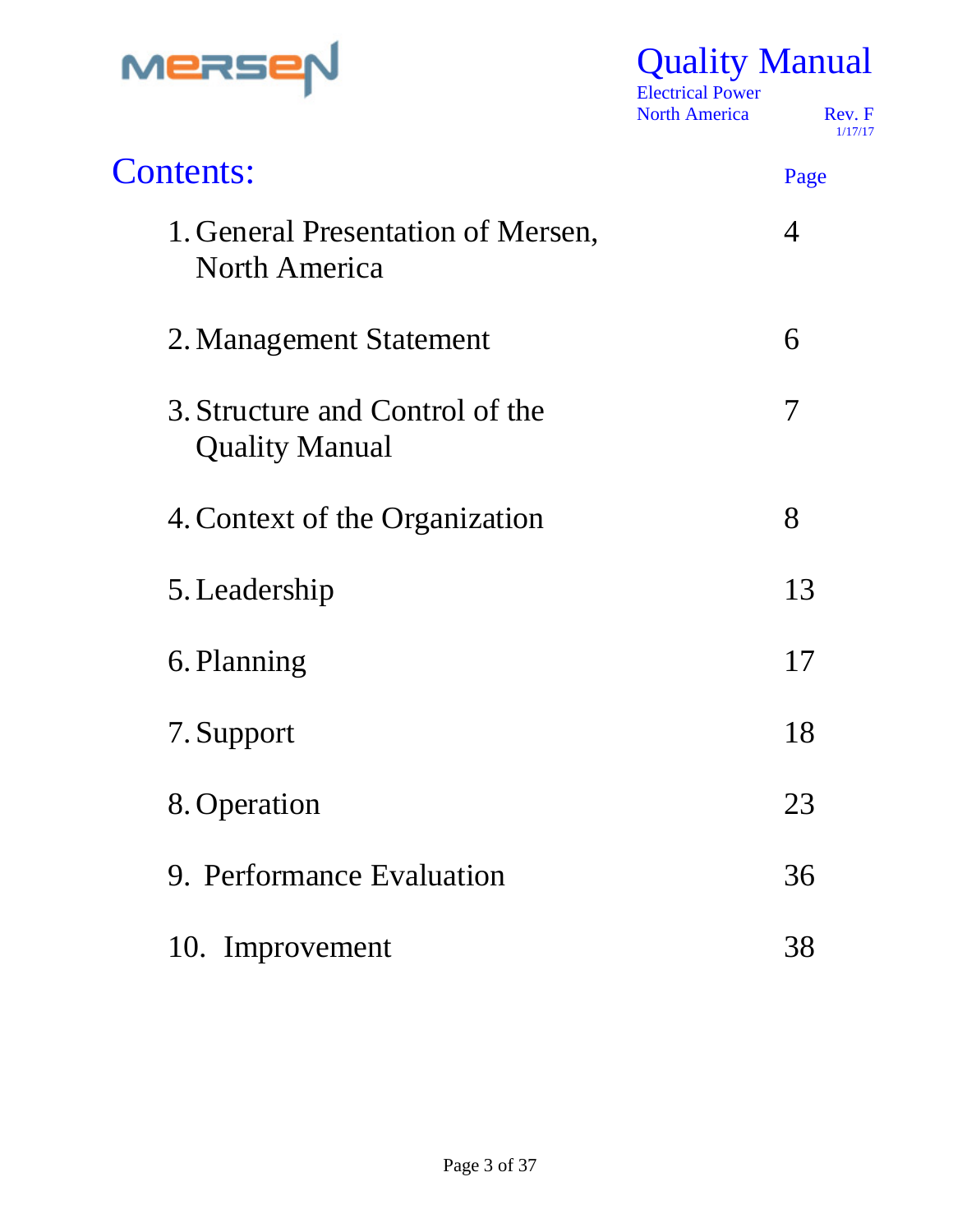

 Electrical Power North America Rev. F

1/17/17

#### *1. General Presentation of Mersen, North America*

#### **History:**

The Shawmut Fuse Wire Company was founded in 1885 and was based in Boston. The company merged with Chase & Co. in 1893, forming Chase-Shawmut. In 1905 the Chase–Shawmut company moved from Boston to its present site in Newburyport.

In 1953 I-T-E Circuit Breaker Company purchased Chase–Shawmut, retaining the name.

In 1976 Gould purchased ITE, changing the name from Chase Shawmut to Gould Shawmut.

In 1999 Carbone Lorraine acquired Gould Shawmut and merged the company with its Ferraz Division, renaming the combined company Ferraz Shawmut.

Ferraz was a company founded in 1928 to produce electric motor brush holders. Ferraz was acquired by Carbone Lorraine in 1950. When Ferraz was merged with Gould Shawmut in 1999 Ferraz was a significant presence in the European fuse and electrical equipment market. The combined company, Ferraz Shawmut, was now a major presence in Electrical Protection, worldwide.

In 2010 Carbone Lorraine, in an effort to consolidate all the various company names to a coherent single entity - renamed itself, and all its divisions, Mersen.

In 2013 Manufacturing locations in Newburyport MA were relocated to a new facility in El Paso TX, with some processes being transferred to the current facility in Juarez MX.

In 2015 Mersen EP was further defined into two divisions EPC and SPM.

**Vital Statistics, Mersen North America (for reference only - as of Aug 2016):**

|                    | Newburyport | Toronto B | Juarez | El Paso |
|--------------------|-------------|-----------|--------|---------|
| <b>Manpower</b>    |             |           |        |         |
| Direct             | 0           | 15        | 589    | 6       |
| Indirect           | 121         | 67        | 105    | 9       |
| Total              | 121         | 82        | 694    | 15      |
| <b>Square Feet</b> |             |           |        |         |
| Manufacturing      | 0           | 22,000    | 91,962 | 28,000  |
| Office             | 51,500      | 13,000    | 11,162 | 1,000   |
| Laboratory         | 13,500      | 0         | 0      |         |
| Eng. Tech.         | 15,000      | 0         | 0      |         |
| <b>Shifts</b>      |             |           | 2      |         |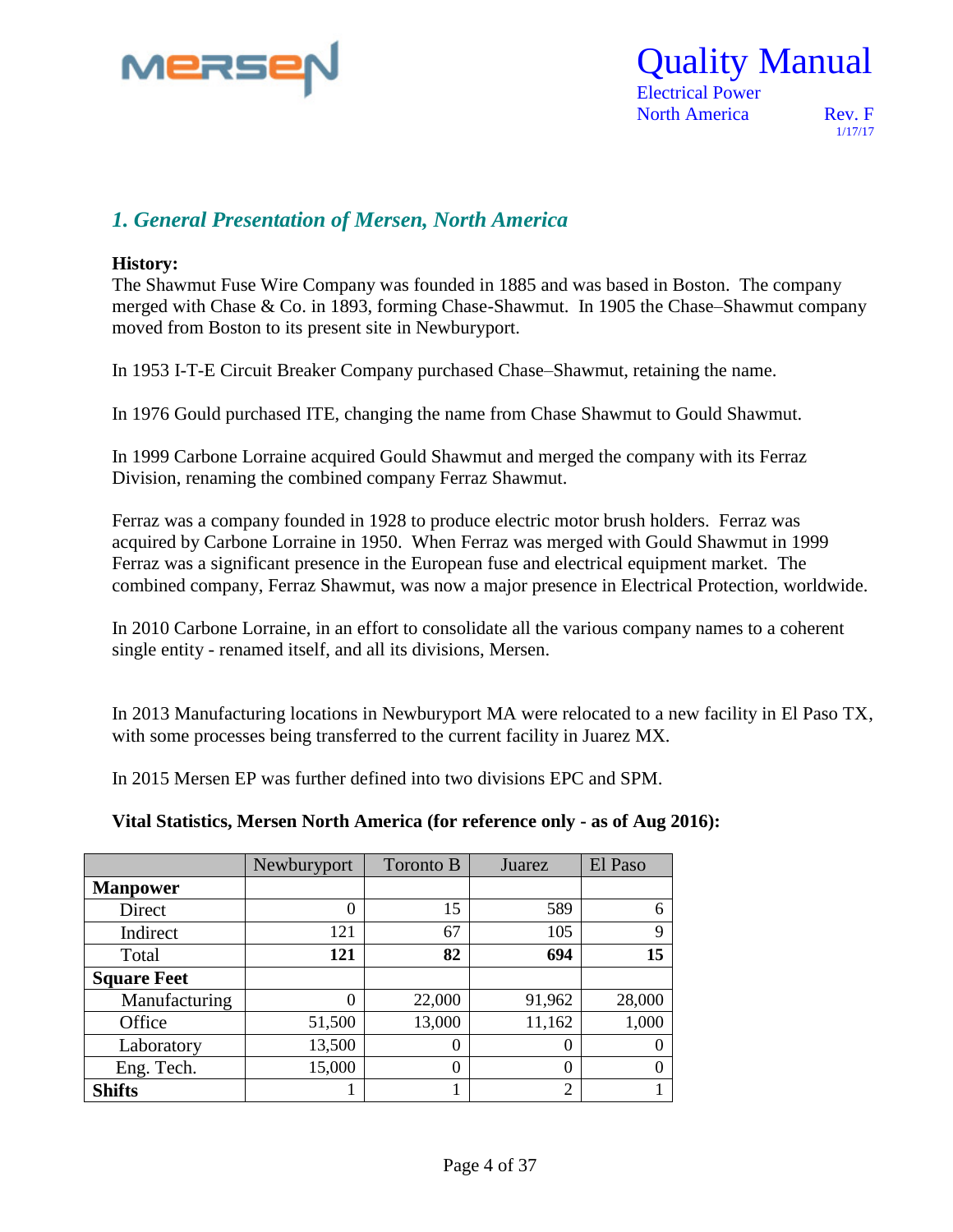

 Electrical Power North America Rev. F

1/17/17

|                     | Newburyport     | Toronto B                    | Juarez           | El Paso         |
|---------------------|-----------------|------------------------------|------------------|-----------------|
| <b>Products</b> /   | Design and      | + Design, Engineering,       | Mfg. of          | Mfg. of         |
| <b>Functions</b>    | Engineering of  | Mfg., Distribution and       | Fuses, Surge     | Fuse and        |
|                     | Fuses, Surge    | Servicing of Custom          | Protection       | Surge           |
|                     | Protection      | <b>High Power Switchgear</b> | Devices          | Product         |
|                     | Devices and     | as well as the               | and Fuse         | Components      |
|                     | Fuse            | Distribution of              | Accessories      |                 |
|                     | Accessories     | Enclosures and related       |                  |                 |
|                     |                 | products.                    |                  |                 |
|                     |                 | + Distribution of fuses      |                  |                 |
|                     |                 | and fuse gear.               |                  |                 |
| <b>Management</b>   | $HQ -$          |                              |                  |                 |
|                     | North           |                              |                  |                 |
|                     | America         |                              |                  |                 |
|                     |                 | Reports to EPC               | Reports to       | Reports to      |
|                     | $HQ -$          |                              | <b>EPC</b>       | <b>EPC</b>      |
|                     | <b>EPC</b>      |                              |                  |                 |
|                     |                 |                              |                  |                 |
| <b>Certificates</b> | <b>ISO 9001</b> | <b>ISO 9001</b>              | <b>ISO 9001</b>  | <b>ISO 9001</b> |
|                     | ISO 17025       |                              | <b>ISO 14001</b> | Planned         |
|                     |                 |                              | IAF 16949 -      |                 |
|                     |                 |                              | planned          |                 |

#### **Testing Facilities:**

- There are several testing facilities at different locations: Newburyport:
	- > High Power Test Lab
		- o One High Power Test Station with two 2 each 10 MVA generators capable of a maximum test of 1040 Volts single phase, and 38000 Volts three phase. The maximum current capabilities of the lab are 100,000 Amperes. Testing and data collection are available to outside customers for:
			- $\sqrt{\ }$  Fuses
			- $\checkmark$  Switches
			- $\checkmark$  Other electrical equipment: Test capability includes standard U/L tests as well as Arc Flash testing, with data recording, to the limits of the equipment.
		- o Fuse Cycling Testing Station
		- o Environmental Test Chambers
	- > Surge Lab with capability to test:
		- o U/L 1449 Nominal Discharge Test
		- o 200ka @ 8x20 ms
		- o 20ka @ 10x350 ms
	- > Low Power Test Lab
		- o Two Low Power Test Benches for Time Current Curve Testing  $\checkmark$  Thermal Heat Rise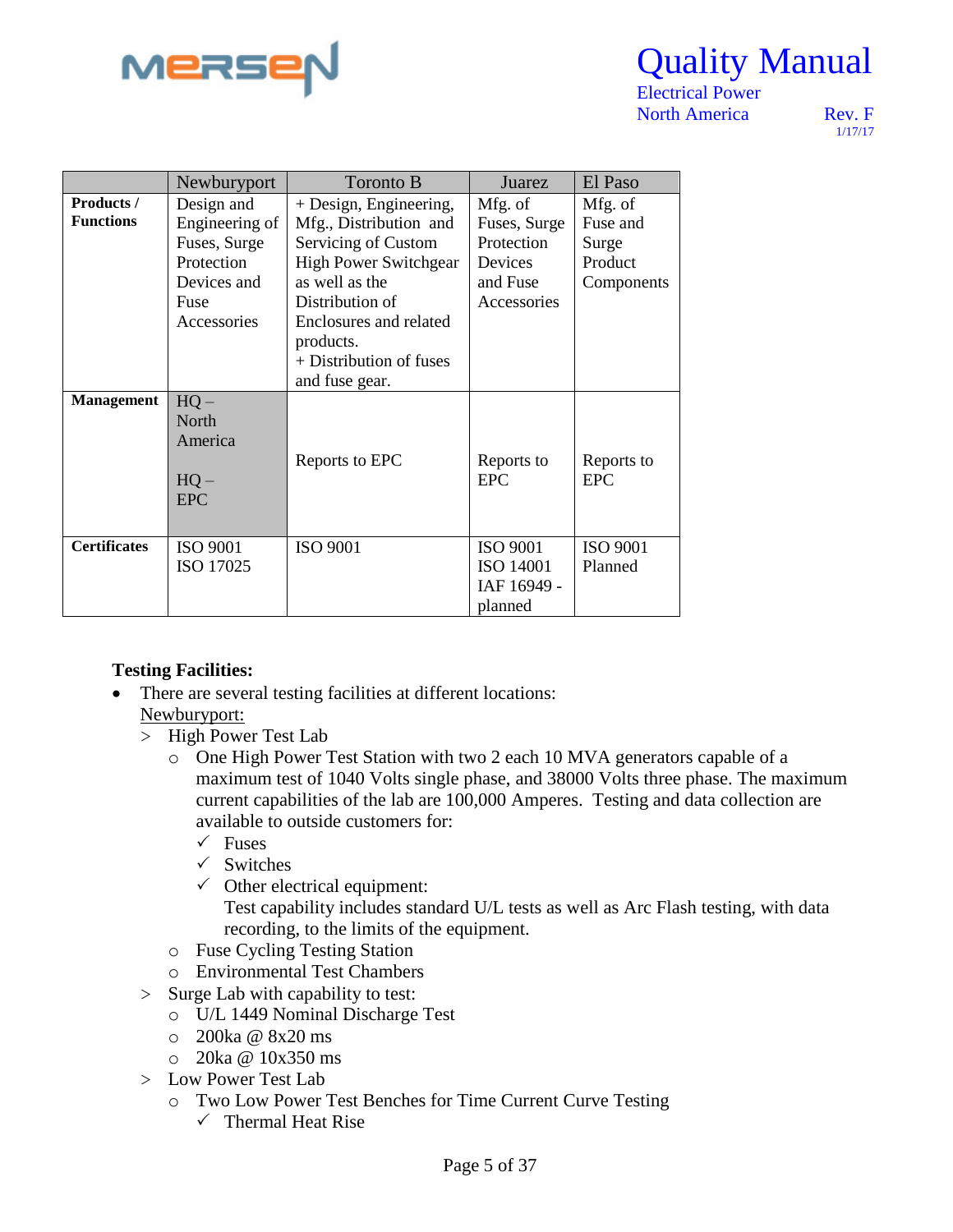

Quality Manual

1/17/17

- o Cable Pull Out test equipment (2)
- o Class L Fuse Thermal Testing Station
- o Medium Voltage Thermal Testing Station
- o Micro Scope Station
- o Metal Hardness Test Stations
- o Pull and Compression Test Stations (Standard Pull, Standard Compression, Spring)
- o Ovens (2)
- o Metal analysis equipment
- > Other test facilities
	- o X-Ray Machine > low resolution, single axis
	- o Drop Tester
	- o IEC Test Station

#### Juarez:

- > Low Power Test Lab
	- o One Low Power Test Bench for Time Current Curve Testing
		- $\checkmark$  Thermal Heat Rise
	- o Metal Hardness Test station
	- o Resistance testing
	- o Micro Scope Station
- > Floor Area
	- $\circ$  X-Ray Machine > High resolution, multi axis
	- o Optical Comparator

#### Toronto B

- o X-Ray Machine
- o One Low Power Test Bench for Time Current Curve Testing  $\checkmark$  Thermal Heat Rise
- o Cycle Tester
- o Laboratory Oven
- o Resistance testing
- o Micro Scope Station
- o Coordinate Measuring Machine (CMM) (Kestrel A)

#### *2 Management Statement*

#### **Mission Statement:**

To strive, with our customers, for the world's safest and most reliable electrical solutions.

#### **Values:**

- **Customer Focus**: To listen, understand and respond.
- **Employee Commitment**: To develop, recognize and grow.
- **Continuous Improvement:** There's always room for improvement.
- **Integrity**: Conduct our business in an honest and ethical manner.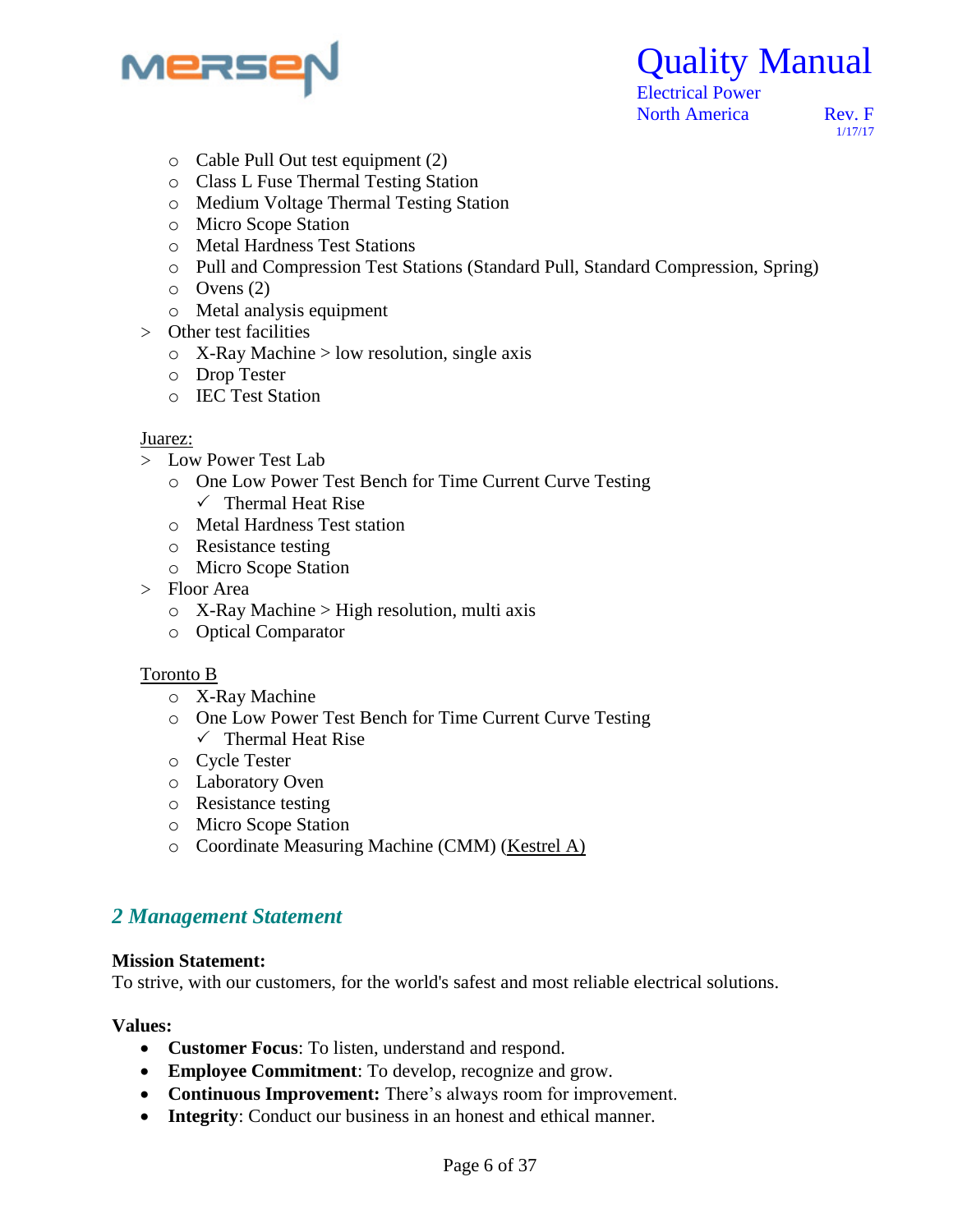

 Electrical Power North America Rev. F

1/17/17

#### **Vision:**

To be the world's resource for electrical safety and reliability.

#### **What it means:**

- Continue to develop and strengthen customer focused operational excellence.
- Continue to capitalize on fuse and fuse gear product segment market consolidation
- Product portfolio management: Expansion and rationalization programs
- Focused sales and marketing initiatives in high growth markets
- Position the business in overcurrent protection with the convergence of protection detection – breaking functions.

#### *3 Structure and Control of the Quality Manual*

#### *3.1 Manual Structure*

This manual is structured such that it follows the paragraph headings found in ISO 9001-2015

#### *3.2 Manual Control*

#### **3.2.1 Review**

The VP Quality Assurance conducts an annual review of the Quality manual with inputs from the other North American Quality Managers.

#### **3.2.2 Updates**

Each revision (update) is noted on each page of the manual in the heading.

#### **3.2.3 Approval**

Each revision is approved by the VP Quality Assurance, North America.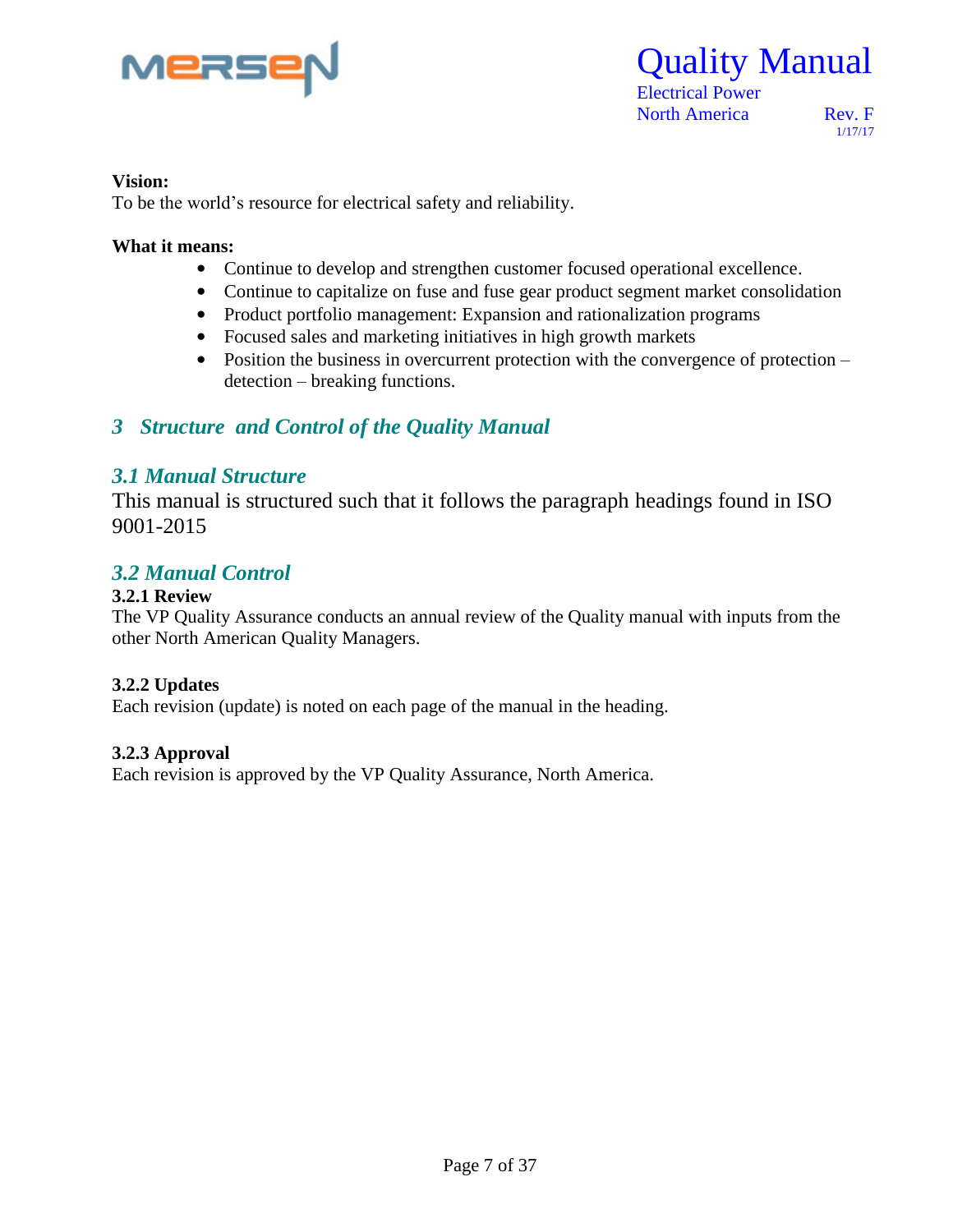

 Electrical Power North America Rev. F

1/17/17

#### **3.2.4 Control**

The Master Copy of this manual is kept in a secure file controlled by the VP QA. The Public Copy, used for distribution, is found in the QA Public Intra Net folder:  $S:\n *q*\n *q*\n *q*\n *q*\n *q*\n *q*\n *q*\n *q*\n *q*\n *q*\n *q*\n *q*\n *q*\n *q*\n *q*\n *q*\n *q*\n *q*\n *q*\n *q*\n *q*\n *q*\n *q*\n *q*\n$ 

#### **3.2.5 Distribution**

All copies printed from the Public Copy are watermarked as "Uncontrolled". It is the obligation of the user of the manual to insure the most recent revision is being referred to.

#### *4. Context of the Organization*

#### **4.1 Under the organization and its context**

Mersen has established and maintained a Quality Management System which is designed to meet the quality objective and policies defined by top management (see Section 2 and 4) and to meet the requirements of the ISO 9001 standard.

#### **Our Quality Management System:**

- Identifies our major / critical processes including management, resource allocation, product development, measurement, analysis and improvement actions
- Determine the sequence and interaction of these processes
- Determines the criteria and methods required for effective operation and control of these processes
- Determines the availability of information necessary to support the processes and monitor their outcomes to ensure they are effective
- Ensures the availability of resources necessary to support and monitor our processes
- Measures, analyzes and continually improves these processes.
- Implement the actions necessary to achieved the planned results and continually improve these processes.
- Ensures control over all outsourced processes that effect product conformity to requirements.
- Ensure that product and services provided to customers conform to all contractual, statutory and regulatory and quality management systems requirements that meet or exceed their needs and /or expectations.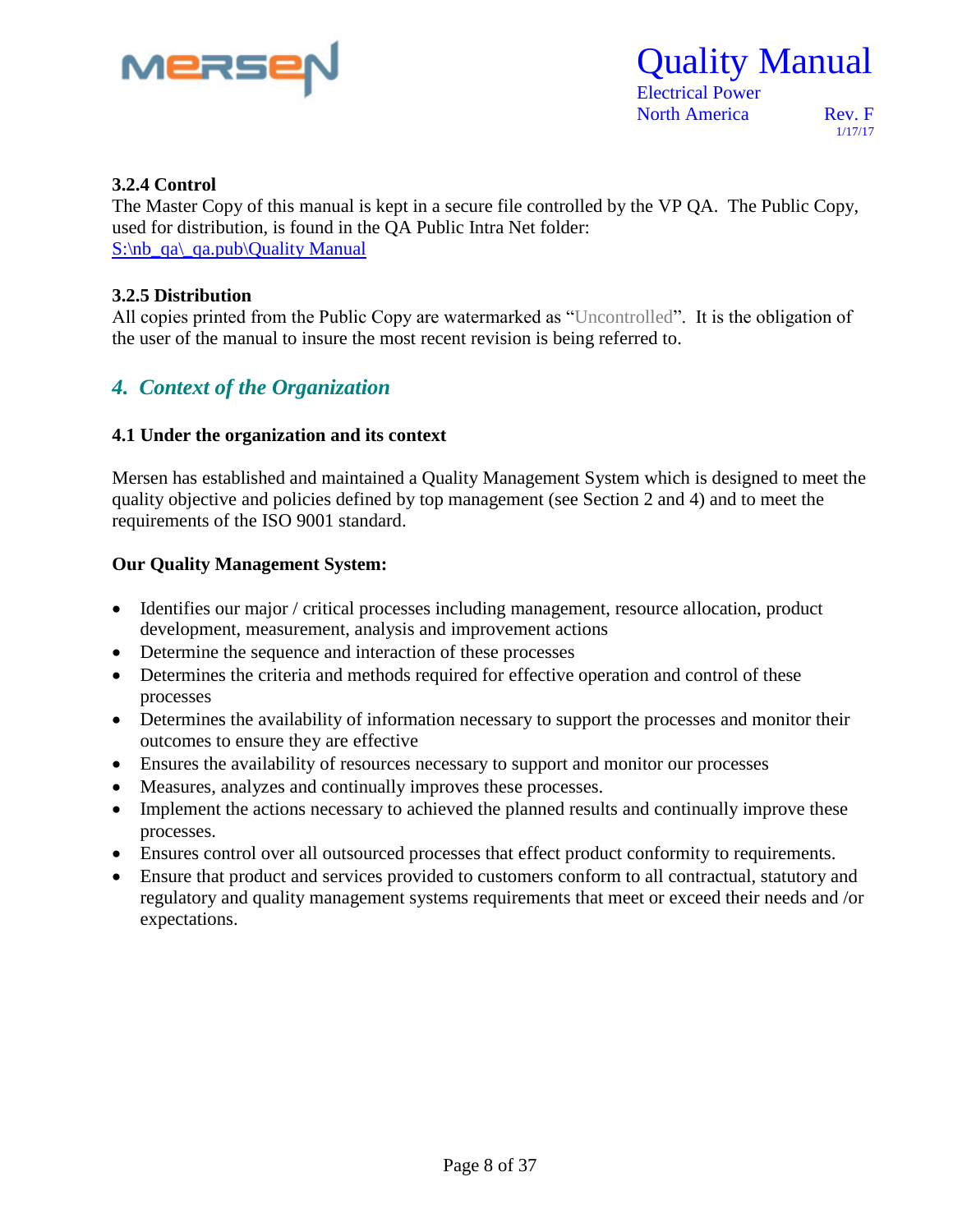

### Quality Manual Electrical Power

North America Rev. F

1/17/17

#### **The Quality Management System aims to satisfy the requirements of the following interested parties:**

- Customers and End Users who need superior products and services
- Suppliers, who need a detailed description of our requirements in order to properly partner with us
- Our shareholders, for if our business and manufacturing processes are to operate in a costeffective manner, they must be well defined, efficient and audited.

#### **Our Quality Management System is organized into the following major/critical processes:**



Each Process is managed and continually improved by the monitoring and supervision loops. These loops include measurement, data analysis, corrective, preventive or improvement actions / decisions and their review (effectiveness and measurement). The use activity, effectiveness and or efficiency measurement indicators scaled to the process concerned.

#### **4.2 Understanding the needs and expectations of interested parties**

#### **4.2.1 General**

The Management Team reviews the Quality Management System at planned intervals to ensure its continued suitability, adequacy and effectiveness. These reviews include the assessment of opportunities for improvement and the need for any other changes to the system, including the Quality Policy and Objectives.

The actions arising from these reviews are recorded and followed up.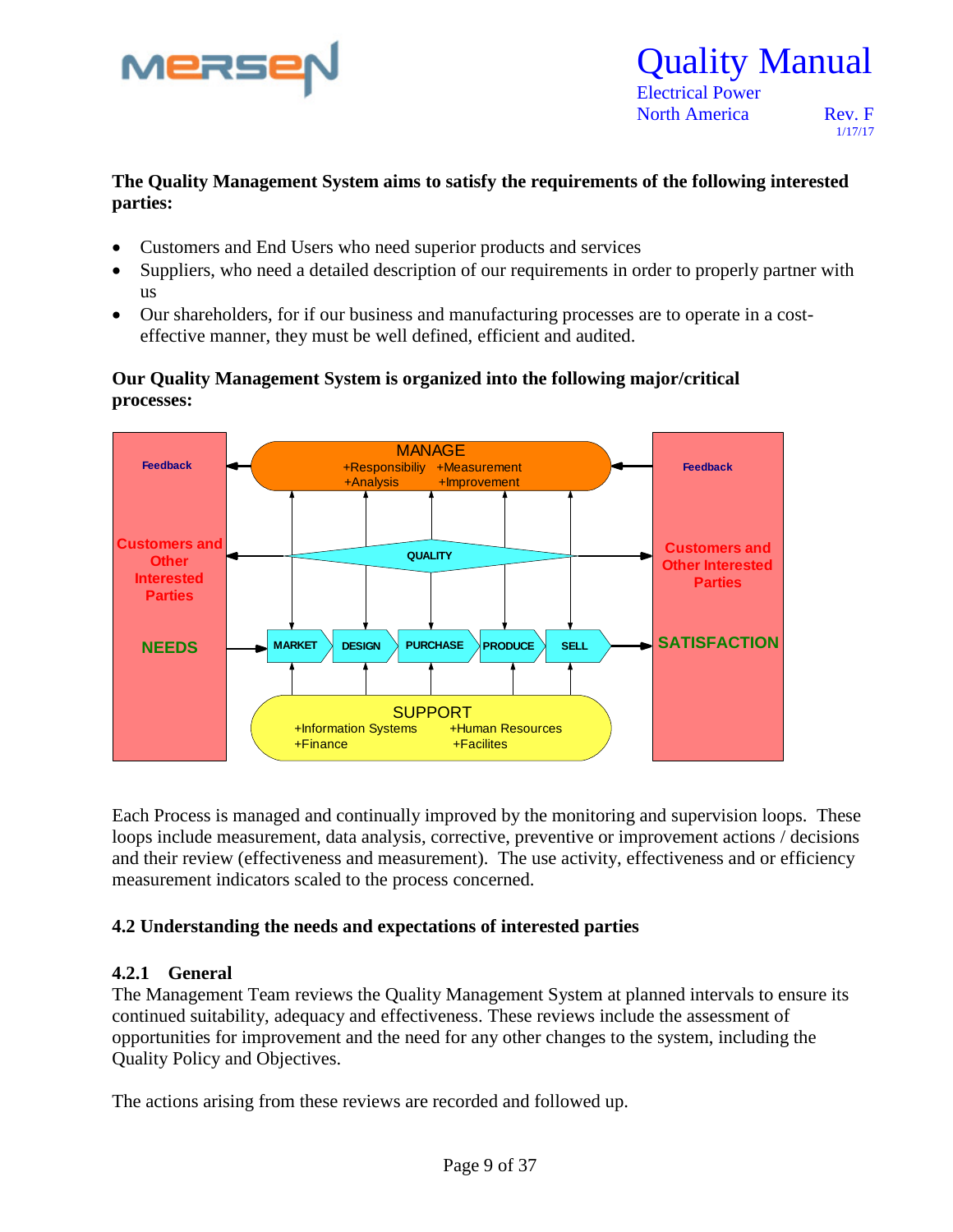



1/17/17

### Re 4.2.**<sup>2</sup> Review Inputs**

#### **Management reviews the following items at the management review meeting:**

- Results of audits (internal, customer and third-party)
- Customer feedback
- Process performance and product conformance
- Performance of Suppliers
- Status of Preventive and Corrective actions
- Follow-up actions from previous management review meeting
- Changes that could affect the quality management system
- Recommend improvements to the quality management system

#### **Specific details for consideration are as follows:**

- Status and results of quality objectives and improvement activities
- Status of management review action items
- Results of audits and self-assessment of the organization
- Feedback on the satisfaction of interested parties:
	- o Customer complaints
		- **Administrative**
		- **Technical**
	- o Customer satisfaction survey comments
	- o e-mails
	- o customer vendor rating reports (including both positive and negative feedback,)
- Market-related factors:
	- o Technology, research and development
	- o Sales Performance
	- o Competitor performance
	- o Commodity pricing
- Results from benchmarking activities
- Performance of suppliers
- New opportunities for improvement
- Control of process and product non-conformities
- Marketplace evaluation and strategies
- Status of strategic partnership activities
- Financial effects of quality related activities
- Other factors which may impact the organization, such as, social or environmental conditions and relevant statutory and regulatory changes
- Review of work environment (e.g. Manpower, Safety, Facilities, etc.)

#### **4.2.3 Review Outputs**

Results from the management review meeting include decisions and actions related to the following:

- Improvement of the effectiveness of the quality management system and its processes
- Improvement of product related to customer requirements
- Resource needs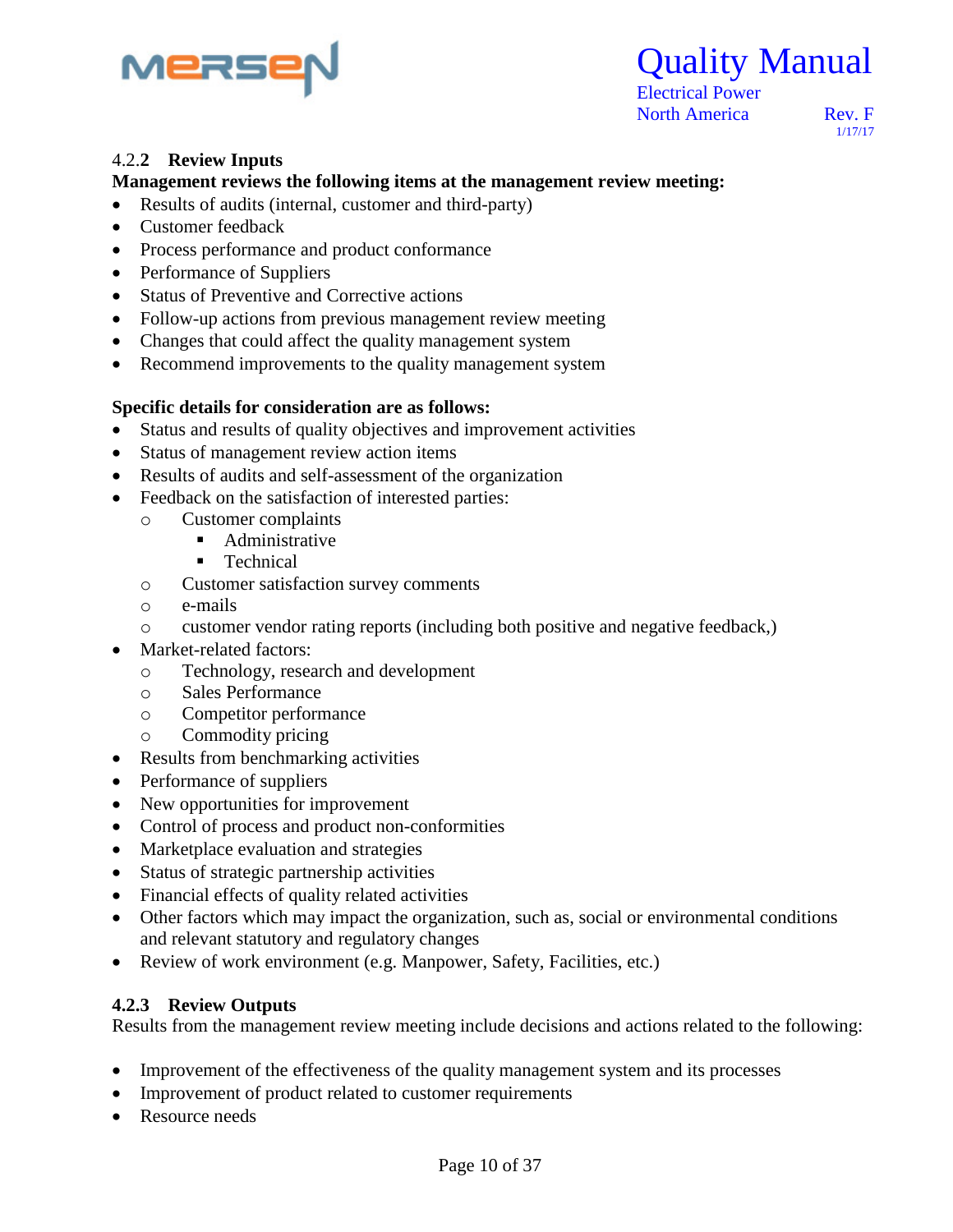

 Electrical Power North America Rev. F

1/17/17

Specific details for consideration are as follows:

- Performance objectives for products and processes,
- Performance improvement objectives for the organization,
- Appraisal of the suitability of the organization's structure and resources,
- Strategies and initiatives for:
	- o Marketing
	- o Products
	- o Satisfaction of customers and other interested parties,
- Loss prevention and mitigation plans for identified risks,
- Information for strategic planning for future needs of the organization.

#### **4.3 Determining the scope of the Quality Management System Scope:**

This manual covers the North American locations and the processes and systems controlled by North America EPC.

#### **4.4 Quality Management system and its processes Quality Manual:**

#### The Quality Manual details the processes and organization put in place to insure that the Mersen, Electrical Protection, North America Quality Systems meet the requirements of ISO 9001 and the needs of our customer base. The interaction between the processes and the quality management system is shown in the flow chart in Section 4.1.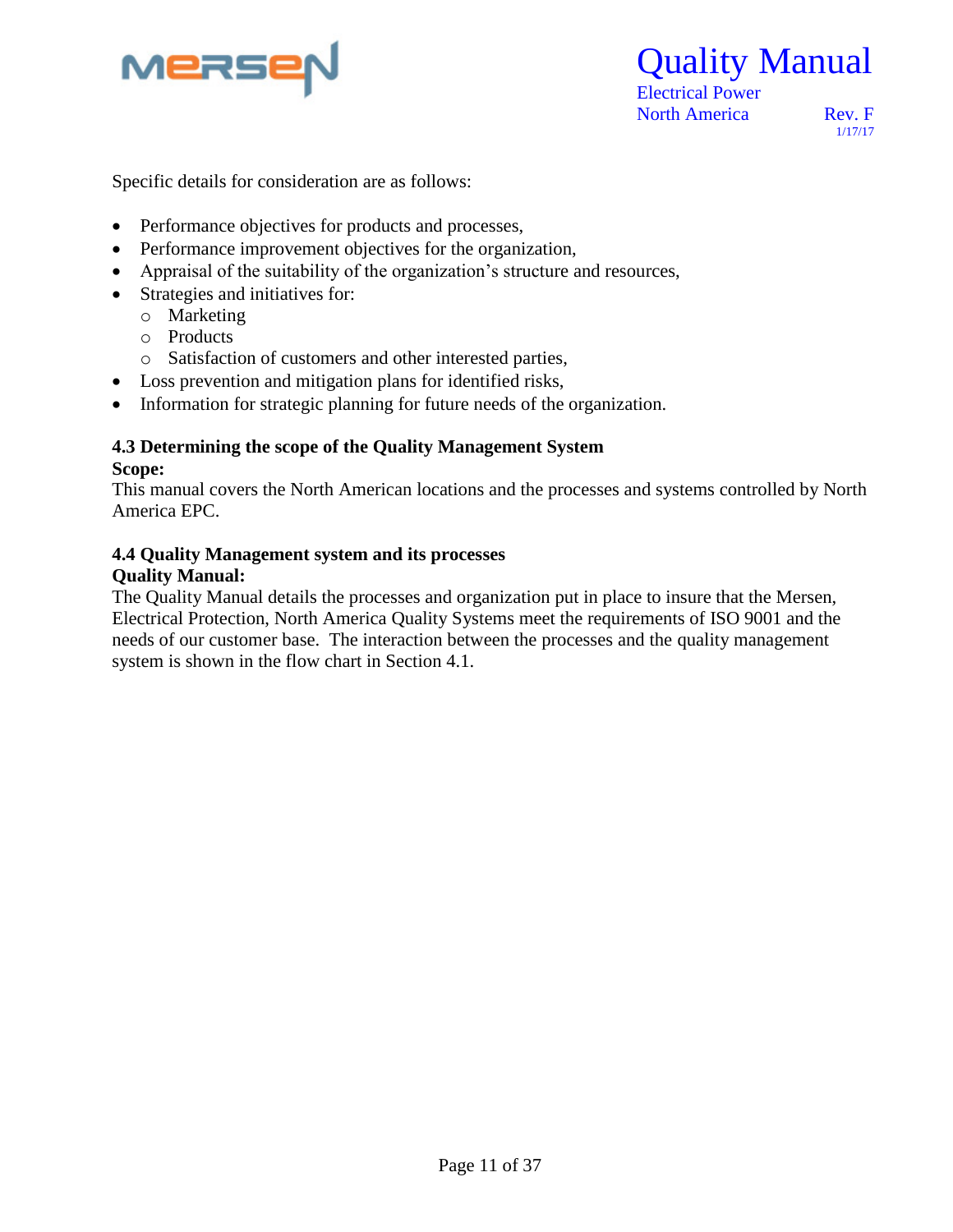

Quality Manual

1/17/17

Elements which do not apply: The following elements from Section 8 of ISO 9001 are defined:

Newburyport: 8.5.1 Validation of Processes for Production and Service Provision 8.5.3 Customer Property

Juarez: 8.3 Design 8.5.1 Validation of Processes for Production and Service Provision 8.5.3 Customer Property

El Paso: 8.3 Design 8.5.1 Validation of Processes for Production and Service Provision 8.5.3 Customer Property

#### **Exemptions:**

The following products and processes are exemptions from the QMS in place at these locations:

Newburyport

The Testing Facilities, their processes, systems and operation are not covered by the ISO 9001 Quality Management System or manual > the Testing Facilities are certified separately under ISO 17025-2005 by U/L.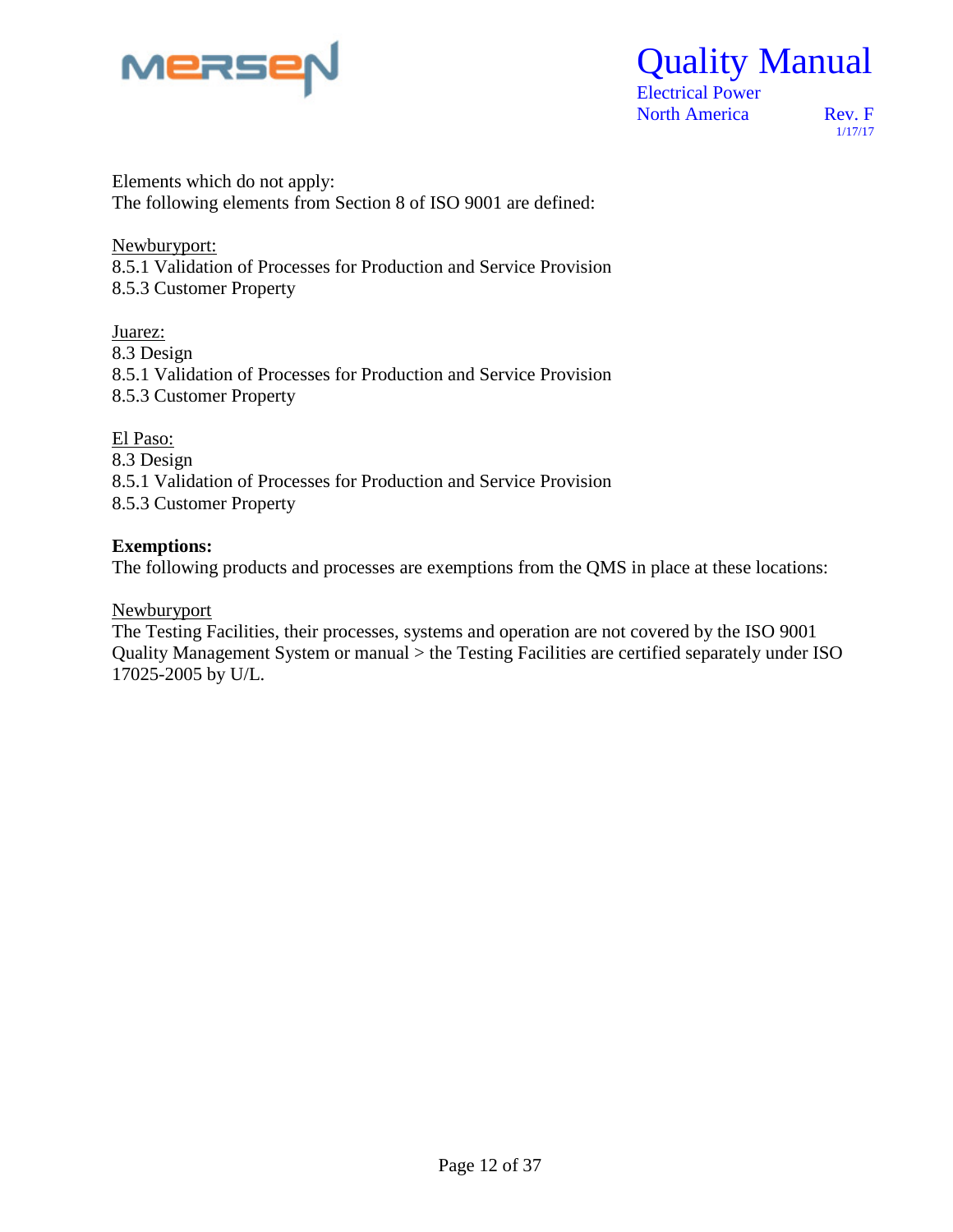

 Electrical Power North America Rev. F

1/17/17





The Quality Management System in North America is a layered document system. While the Policy and Corporate Quality Manual are common to all locations, each site in North America EPC has its' own detailed procedures that further define how the quality system works at that location. These site specific quality instructions are further detailed by operator level Work Instructions and further yet by the records required at each site.

#### **5. Leadership**

#### **5.1 Leadership and Commitment**

**Top management expresses its commitment to the development, implementation and continual improvement of the Quality management system through:**

- Communication to the organization of the importance of meeting customer needs as well as statutory and regulatory requirements.
- A Quality Policy, approved by top management at Electrical Protection, which is communicated to all the personnel at all locations in the Group.
- Establishment of measurable objectives which are regularly reviewed by Top Management
- The conduct of regular Management Reviews that discuss quality and quality issues.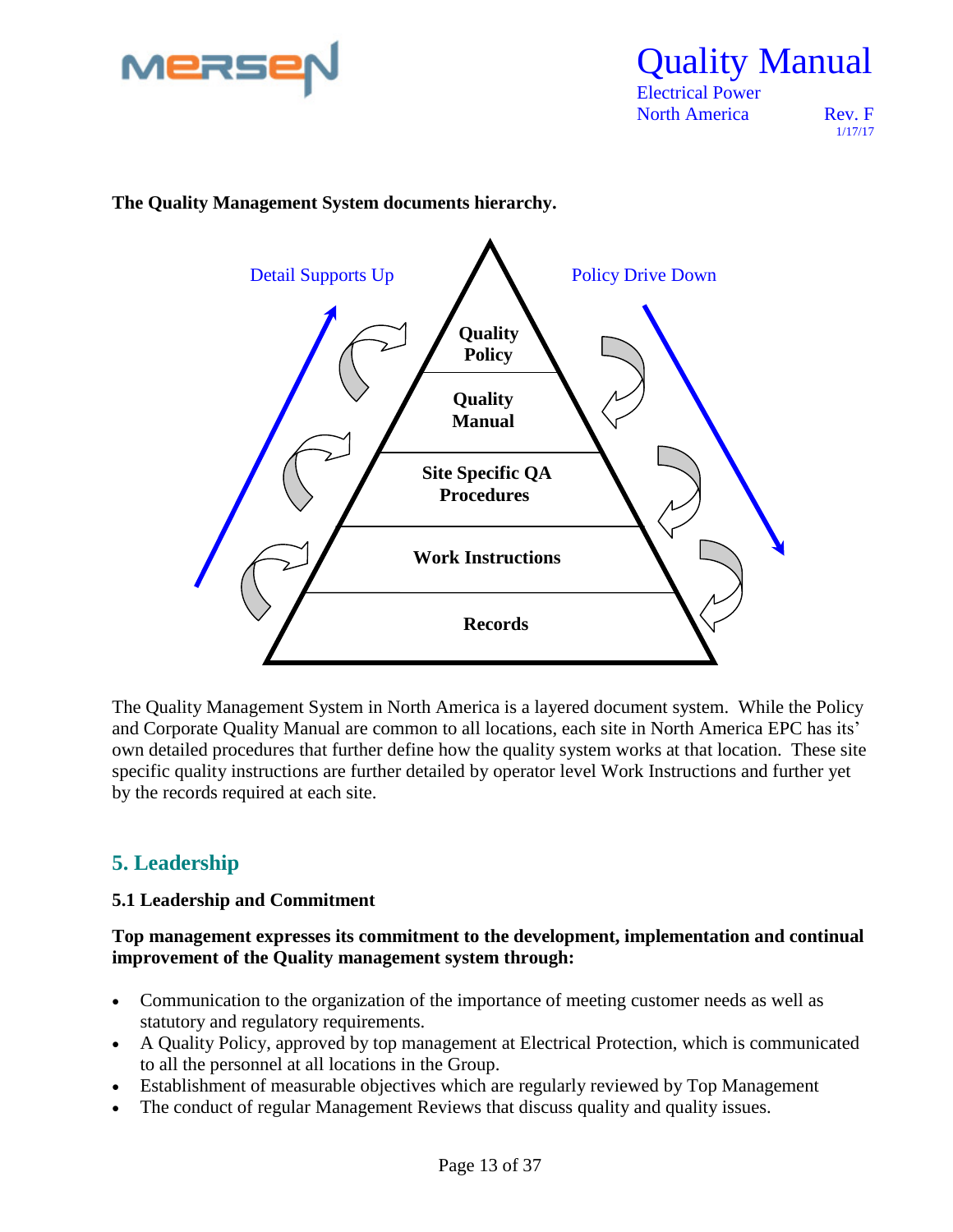



North America Rev. F

1/17/17

 The establishment of quality assurance organizations at each location with a budget adequate to the tasks and responsibilities of each location.

#### **5.1.2 Customer Focus**

#### **Top management has implemented a customer driven organization supported by:**

- Market Studies
- Product Needs Analysis
- Customer Satisfaction measures:
	- o On Time Delivery
	- o Administrative Error Tracking
	- o Technical Error Tracking
- Partnerships with some customers for design of products
- Sales teams which monitor and report on customer needs and issues

The goal of these activities is enhancing customer satisfaction.

#### **5.2 Quality Policy**

#### **Top Management has established a Quality Policy (see Section 4) which is appropriate to the organization as a whole and considers:**

- Providing our customers with products and services that meet or exceed their needs and /or expectations for performance, reliability and safety at a competitive cost
- Standards requirements
- Necessary and available resources
- The need for continual improvement

The policy is issued and communicated to all Mersen personnel at the North American Electrical Protection division through multiple postings in each location and, our customers and the general public though the posting of the policy on the internet (company web site).

The policy serves as the framework for the quality systems at each location in Mersen North America and is reviewed annually to insure its applicability.

#### **5.3 Organizational roles, responsibilities and authorities**

Management has defined the responsibilities and authorities of each function/position that affects quality in Job Descriptions, and the reporting lines in an Organization Chart. This information is communicated within the organization.

Mersen, Electrical Protection, North America has facilities in Newburyport, MA, El Paso, TX USA; Toronto, CN, & Juarez, MX Mersen Electrical Protection LLC also has a European and Asian division. The North American Quality system and manual are independent of the other geographical divisions.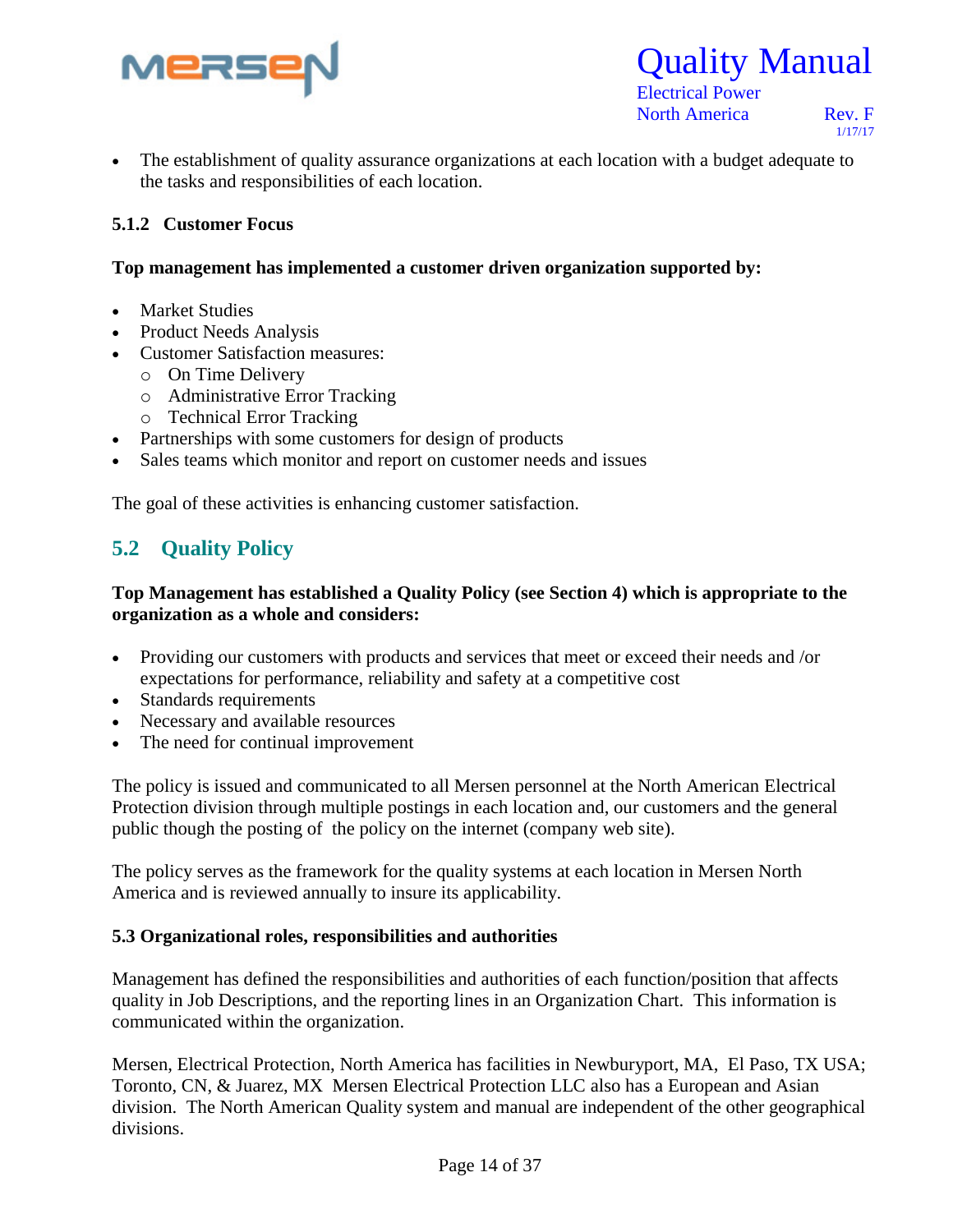

Quality Manual

1/17/17

#### **North America is organized by location as follows:**



#### **The North American Quality department is organized as follows:**



Formal organizational memos, available at each location, detail the current assignments within the organization. The functions of each member of the Quality Team are described in the Job Descriptions available in Human Resources at each location.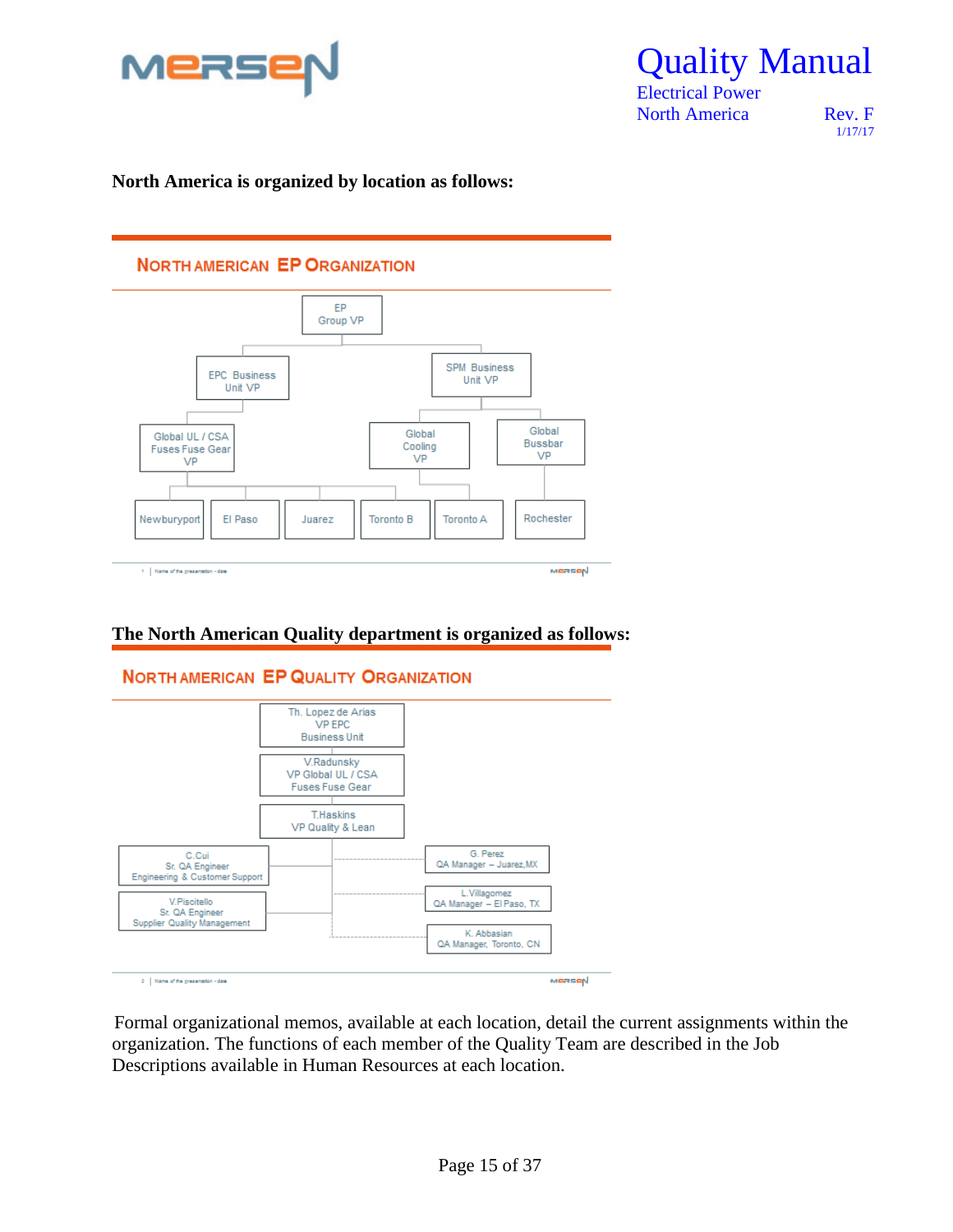

 Electrical Power North America Rev. F

1/17/17

The VP Quality is management's representative for Newburyport, USA and the QA Managers in Toronto, CN, Juarez MX, & El Paso TX are the management representatives for their respective locations. The management representatives at each location are responsible for:

- o Driving the development, implementation and continual improvement of the Quality Management Systems.
- o Measuring and reporting Quality System performance
- o Participating in the development of the Quality Policies and Objectives
- o Acting as the official spokesperson for the company on the Quality Management System to external partners.
- o Promoting awareness of customer requirements throughout the organization.

#### **6. Planning**

Every year Electrical Protection, North America, reviews its' action plans against the strategic plans established by the companies Top Management. As part of our Integrated Business Process (IBP) objectives are brought into line with the strategic plans and the available resources. Goals are set and measures established and tracking mechanisms put into place. Monthly meetings are held to discuss risks and opportunities in the following content:

- Demand
- Supply Chain
- Reconciliation
- Executive Review

#### **6.1 Actions to address risks and opportunities**

Actions are taken to address risk prior to the occurrence of a non-conformity and act to reduce or eliminate the possibility of a non-conformance actually happening.

Zero Defect Audits (Error Proofing), Product and Process FMEA (Risk Management) are good examples of Preventative Actions > as they determine a potential cause, evaluate the need for actions to prevent the potential cause and take actions to insure the potential cause (or risk) is neutralized prior to a non-conformity occurring.

The following risk assessments are required for PAC (product approval committee)

- Technical Risk
- Marketing Risk
- Financial Risk
- **Quality Risk**

All actions:

- Determine the potential nonconformity and its possible causes
- Evaluate the need for action to prevent the occurrence of a non-conformity
- Determine the implementing action needed
- Implement the actions selected
- Record the results on the action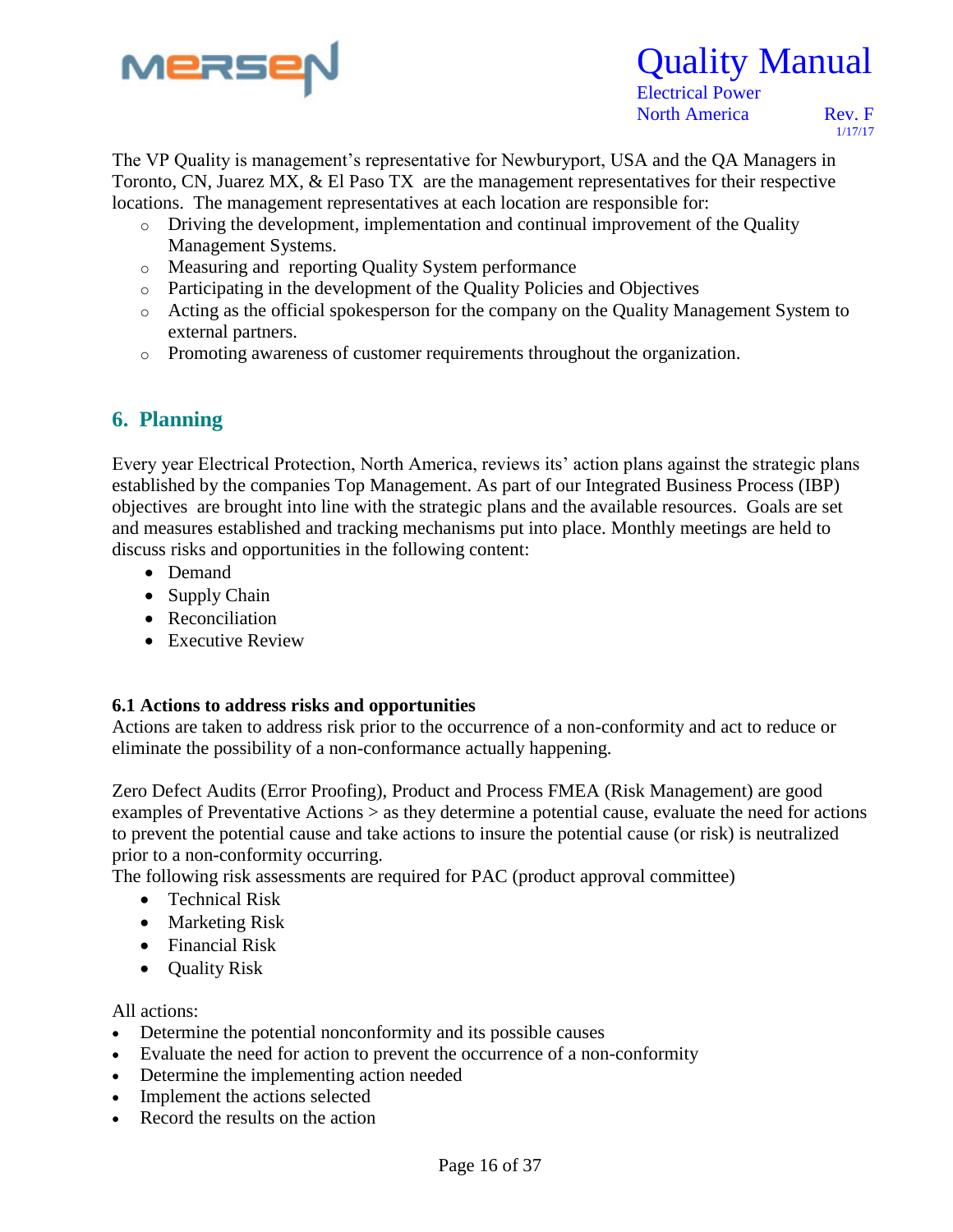

 Electrical Power North America Rev. F

1/17/17

Review the actions effectiveness and change as necessary.

#### **6.2 Quality objectives and planning to achieve them**

The Management has established a number of key Quality Objectives. They are chosen to be measureable, in line with the Quality Policy, and serve to direct the Company's focus onto information that measures the effectiveness of the Quality Management System and the Company's processes.

It is the responsibility of Management to ensure that the Quality Policy and Quality Objectives are communicated to and understood by all employees.

Each location Quality manager (see Section 5.5.1) draws up his own action plans and Quality Goals; based on the strategic plan, capital budgets and available manpower and the requirements of the location. Top Management reviews these goals and approves them for each location.

#### **6.3 Planning changes**

Top management ensures:

- The planning of the quality management system is carried out in order to meet the requirements of Section 4 as well as the quality objectives.
- The integrity of the quality management system is maintained when changes are planned and implemented.

#### **7. Support**

#### **7.1 Resources**

The resources requirements for each process are determined annually through the budget, investment and corporate action plans. The budgets provided through this process include the resources necessary to the Quality Management System to allow it to continually improve performance and to insure customer satisfaction by exceeding customer expectations.

#### **7.1.3 Infrastructure**

Management determines the infrastructure necessary to achieve conformity to product requirements. This includes:

- Process Equipment
	- o Hardware
	- o Electronic / Software
- Supporting Services
	- o Transport In and Out of the Manufacturing System at all levels
	- o Information Systems Access where needed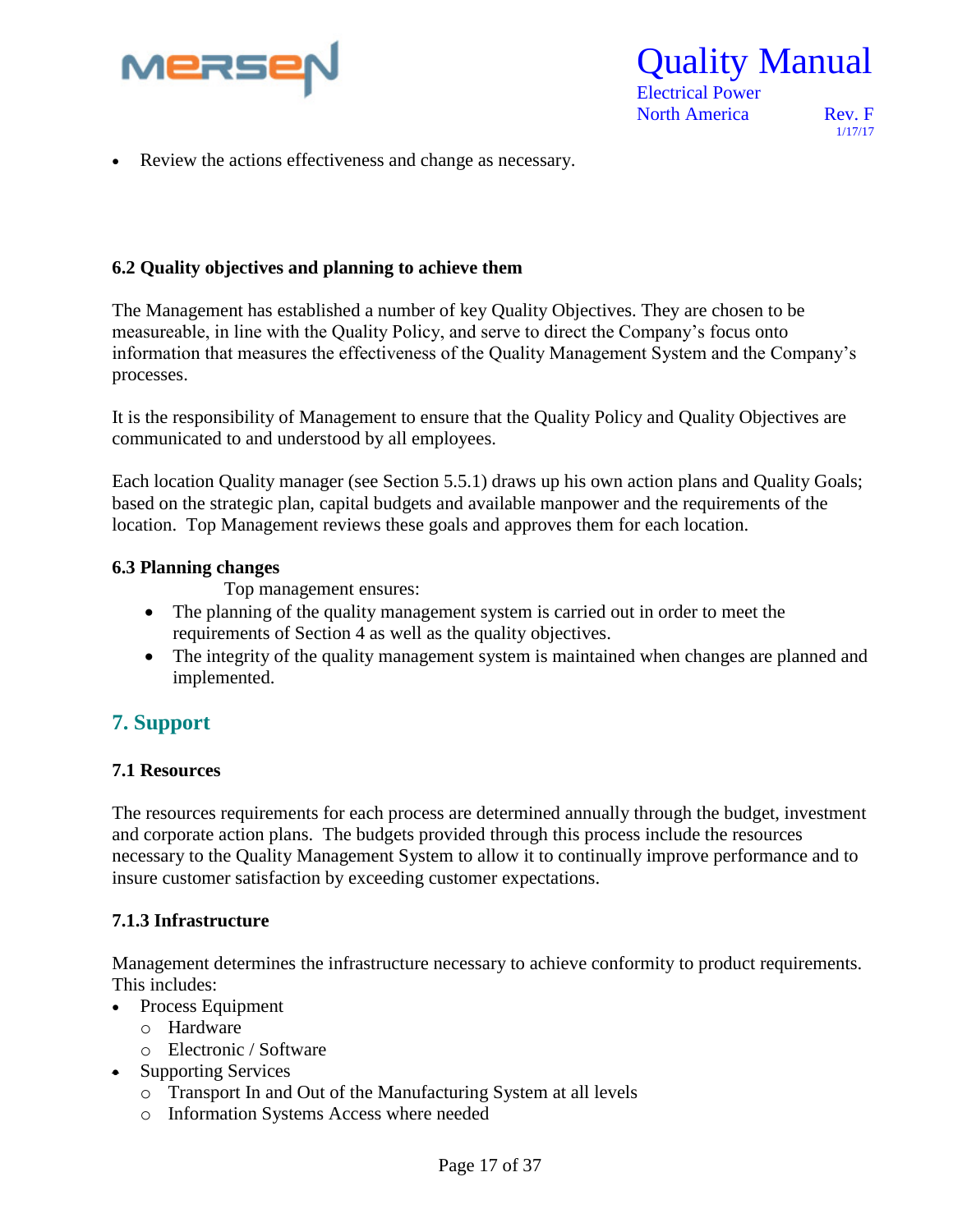

Quality Manual

1/17/17

- o Communication systems
- Resource Requirements
	- o Air
	- o Power
	- o Water

#### **7.1.4 Environment for the operation of processes**

Management determines the work environment necessary to achieve conformity to product requirements.

This includes:

- Building Requirements
	- o Lighting
	- o Heating / Cooling / Humidity Controls
	- o Noise Levels
	- o Cleanliness
	- o Proper Air Quality
- Safety Equipment
	- o Clothing requirements where applicable:
		- Steel toe shoes
		- **Safety Glasses**
		- Other as necessary
	- o Equipment requirements:
		- **Guarding**
		- **Lift assist**
		- Alarms
		- Other as necessary

#### **7.1.5 Monitoring and Measuring Resources**

Metrology, or the control of monitoring and measuring equipment, is managed separately by each site in North America using information systems that track tools by number, the tools calibration requirements and the calibration status. All tools are identified upon receipt, marked with the required calibration interval / current status, and entered into the calibration system with a calibration schedule by tool number.

Calibration equipment and tools are adjusted as necessary and are safeguarded against operator adjustments that would invalidate results.

A record of all tools and calibrations is kept at each site and, where necessary, calibrations are traceable to the national standards. Tools that are sent to calibration or storage are protected from damage and deterioration.

When an instrument is found to be out of calibration, either during use or at calibration, the organization determines the impact the out of calibration condition on the product certified by the tool that was found to be out of tolerance.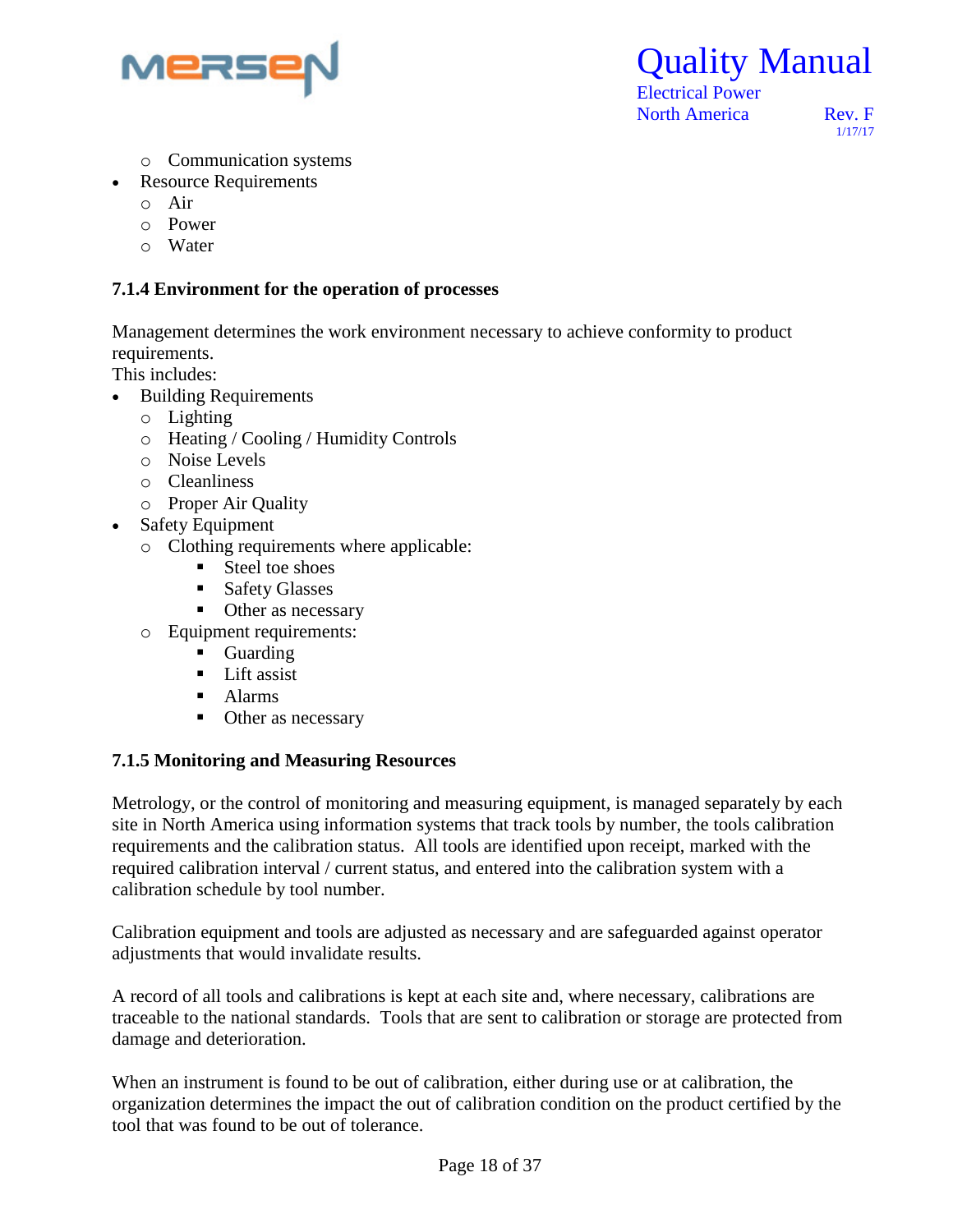

 Electrical Power North America Rev. F

1/17/17

Measurement equipment is purchased to a level that is an order of magnitude more accurate than the requirements of the product. This, and a multiple level of inspections, prevents an out of calibration tool from seriously affecting the output of a process.

#### **7.2 Competence**

Mersen, North America, Electrical Protection ensures that those personnel whose work affects a product's conformity to customer requirements are competent on the basis of their skills, training, experience and education.

All positions in the company have a Job Description, which defines the skills, education, conformity to product requirements and experience expected for each position in the company.

In order to achieve our goal of continual improvement and to have the necessary competency in all our personnel, Mersen uses the following methods**:**

- Training Plans
	- o Outlines the past training of each employee
	- o Outlines the proposed training for the coming year
	- Annual Performance Reviews > for Indirect associates
		- o Evaluates each employee's performance against the annual goals set by management for the employee.

All employees receive specific training on their role in, and the importance of, the Quality Management System as a part of their new employee training.

Each employee has a training record, kept in Human Resources, with evidence of the completion and effectiveness of the employee's training.

#### **7.4 Communication**

Internal communications concerning the quality system are dictated by top management and include:

- Internal posting of the Quality Policy
	- o Framed at various locations throughout the facilities.
	- o Available from the company website, see "Compliance"
	- o Included in this manual, (see Section 4)
- Every incoming employee is given a Quality training briefing

Quality measures are posted at various locations throughout the facilities and updated on a regular basis.

#### **7.5 Documented Information**

#### **7.5.1 General**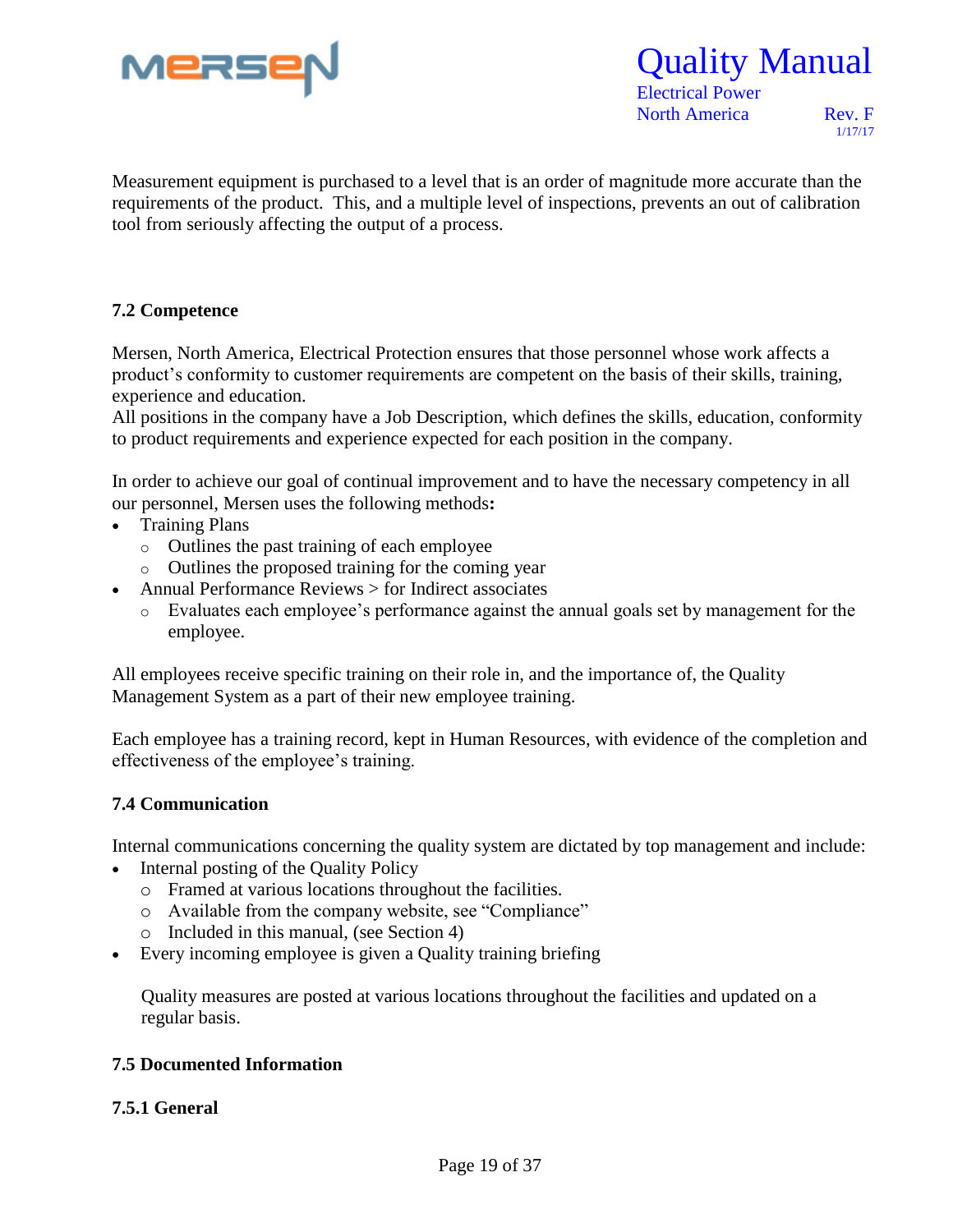

 Electrical Power North America Rev. F

1/17/17

#### Re **Quality and Environmental Policy for Mersen Electrical Power**

Quality and Environment policy reflects the vision of MERSEN Electrical Power. Management and every individual's goal aims to sustain and develop a profitable business growth and create value for stakeholders.

Customer Oriented:

- Satisfy our external and internal customers' needs and expectations.
- Make commitments we fully understand and believe we can meet.
- Meet all commitments to external and internal customers on time.

Performance Driven:

 Check, benchmark and continuously improve our business, products and services, organization, processes and employees' performance.

Socially, legally, environmentally responsible:

- Comply with all legal and applicable requirements.
- Maximize continuously positive impact on our local environment and society.
- Improve working conditions and safety.

People development focused:

- Develop leadership competences for managers.
- Focus on people development to improve efficiency and reach our business targets.

These four points form the basis for our Quality & Environment program. Everyone needs to commit on developing them, at every level of operations, and at all levels of our organization – It's a condition for success.

#### **7.5.2 Creating and updating**

#### **Quality Manual Review and Update:**

The Quality Manual is reviewed by the VP Quality and / or his staff on an annual basis. Revisions to the manual are made as they are required and are recorded on the manual as a letter revision with an effective date code.

#### **Approval:**

The North American Quality Policy is signed by the Top Management of the Mersen Electrical Protection group, to include the Group Vice President, Electrical Protection (Top Management of Electrical Protection, Worldwide), the Vice President and General Manager of North America (Top Management of Electrical Protection in North America) and each site manager in North America.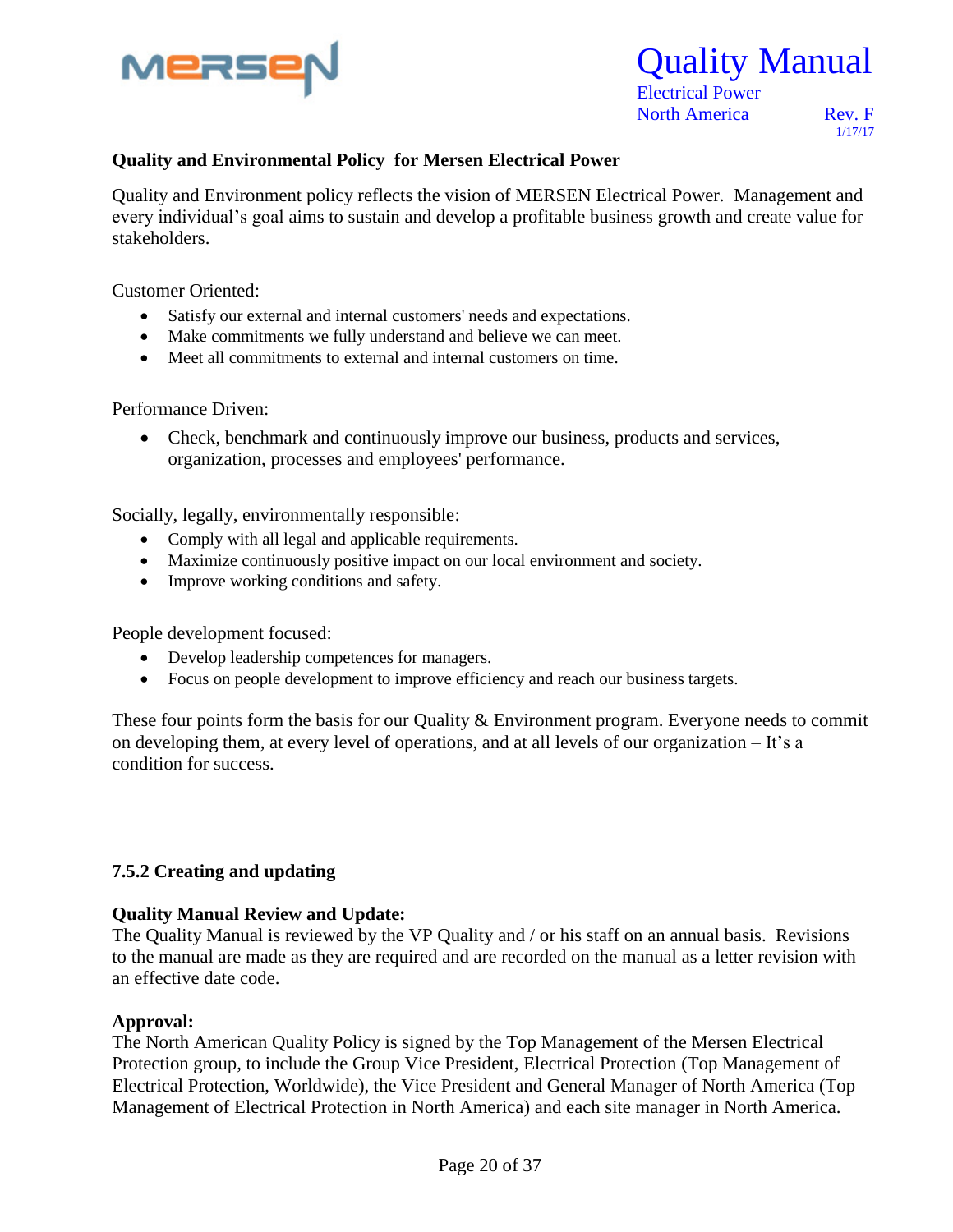

1/17/17

The North American Quality Manual is signed by the Top Management of the Mersen Electrical Protection for North America, to include the VP of Quality and the VP/GM of North America.

Procedures have been established to ensure that:

- Documents are approved prior to use and are reviewed updated and re-approved as necessary as per the needs of each process.
- Documents are maintained so that they are legible, readily available and retrievable.
- Obsolete documents are systemically destroyed or overwritten and deleted, as required.
- Documents of external origin are identified and distributed according to the relevant procedures.

#### **Distribution:**

A signed master copy of the quality manual is kept in the Newburyport QA Library. An electronic master copy is stored on the intranet in the Newburyport QA Private folder. Access to this electronic version is limited to by Information Systems permissions.

#### **Read / Print Only (write permissions are restricted to authorized individuals only) versions of this manual are posted to the company intra-net under the Newburyport QA Public file heading and are available to anyone within the company.**

Documents related to the QMS can be accessed by any employee with access to the company intranet. Any employee that does not have access to the intranet can contact his/her supervisor for the documents

#### **The manual is also posted on the companies' internet site for free access by any customer or other interested parties.**

Documents and Records are managed in a tiered system as shown in Section 4.2.1. The system starts with the Quality Manual, which lays out the general policies of the QMS. Procedures from the other departments add detail and implementation details to the Quality Manuals' policy statements. At the base of the pyramid are the user documents (actual instructions on what to do) and the records that show the instructions have been followed. These documents specify the Actions that associates must take in order to be in compliance with our QMS.

All documents are annotated with a revision number or date and an authorizing agent. Copies signed (originals) controlled by the department responsible for them.

When documents are kept digitally, the controlled access permissions necessary to manage the documents are specified and managed.

#### **7.5.3 Control of documented Information**

Records are maintained to demonstrate conformance to specified requirements and the effective operation of the QMS. Records are defined in the various procedures and maintained according to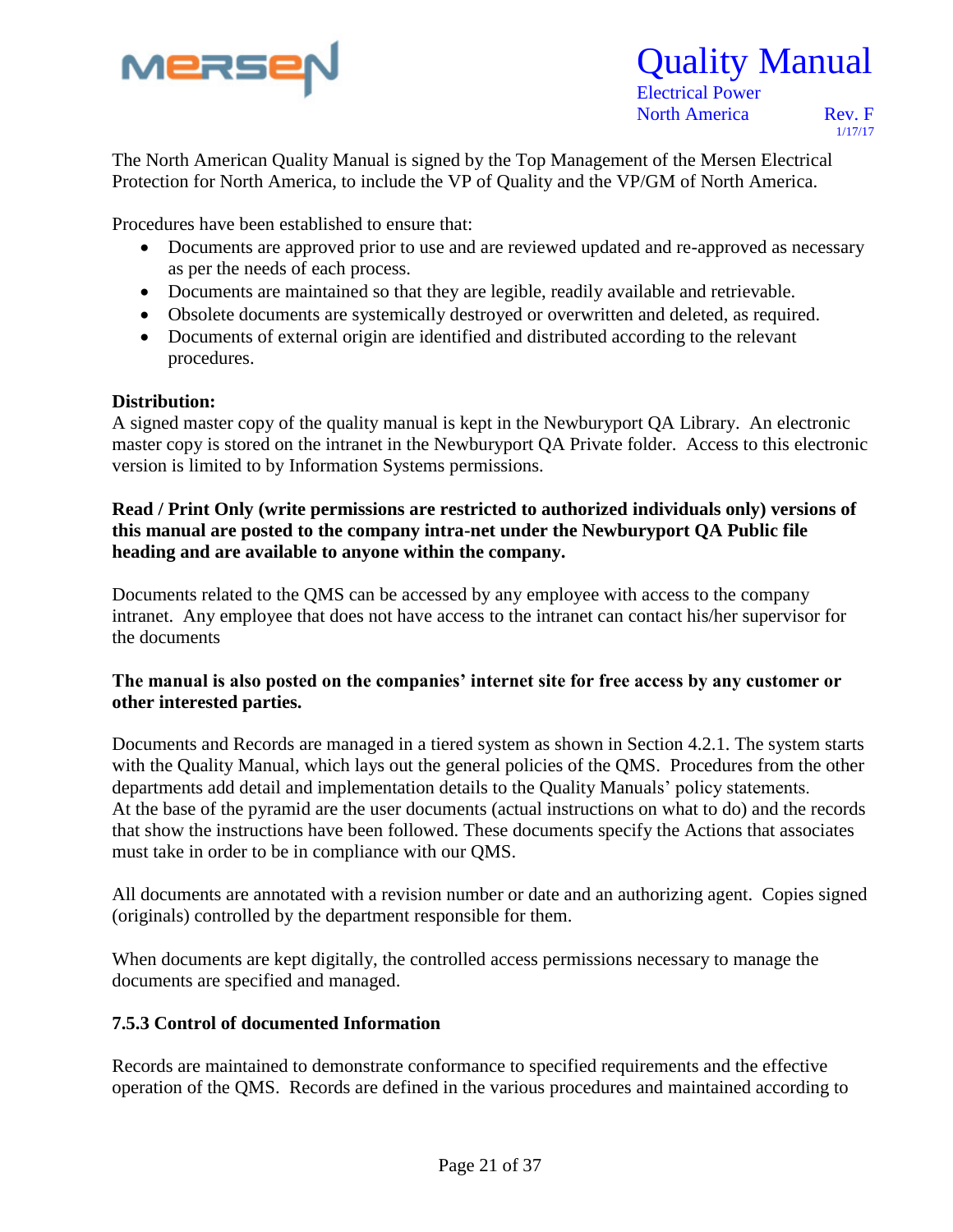



North America Rev. F

1/17/17

Re those procedures. Retention periods are specified as are conditions of storage, protection, retrieval and disposition. All records must be identifiable, retrievable and legible.

#### **8. Operation**

#### 8**.1 Operational planning and control**

Mersen, North America, Electrical Protection will plan and develop its product realization processes in order to achieve the Quality Objectives and to increase Customer satisfaction. The product planning process includes:

- Quality Objectives and requirements for the product, project or contract include Consideration of aspects such as:
	- $\triangleright$  Product and personal safety
	- $\triangleright$  Reliability, availability and maintainability
	- $\triangleright$  Producibility and inspectability
	- $\triangleright$  Suitability of parts and materials used in the product
	- $\triangleright$  Selection and development of embedded software, and
	- $\triangleright$  Recycling or final disposal of the product at the end of its life
- Processes and process documentation, to include:
	- o Monitoring and measurement
	- o Inspection and test activities
- The resources and facilities needed to support the use and maintain the product or service involved
- Verification of Design
- Validation of Design
- Acceptance criteria
- Appropriate records for design confirmation

#### 8.1.1 Project Management

Company shall plan and manage product realization, as appropriate in a structured and controlled manner to meet requirements at acceptable risk, within resources and schedule constraints.

#### 8.1.2 Risk Management

Company shall establish, implement and maintain a process for managing risk to the achievement of applicable requirements that include, as appropriate, and to the organization and product:

- Assignment of responsibilities for risk management
- Definition of risk criteria
- Identification, assessment and communication of risks throughout product realization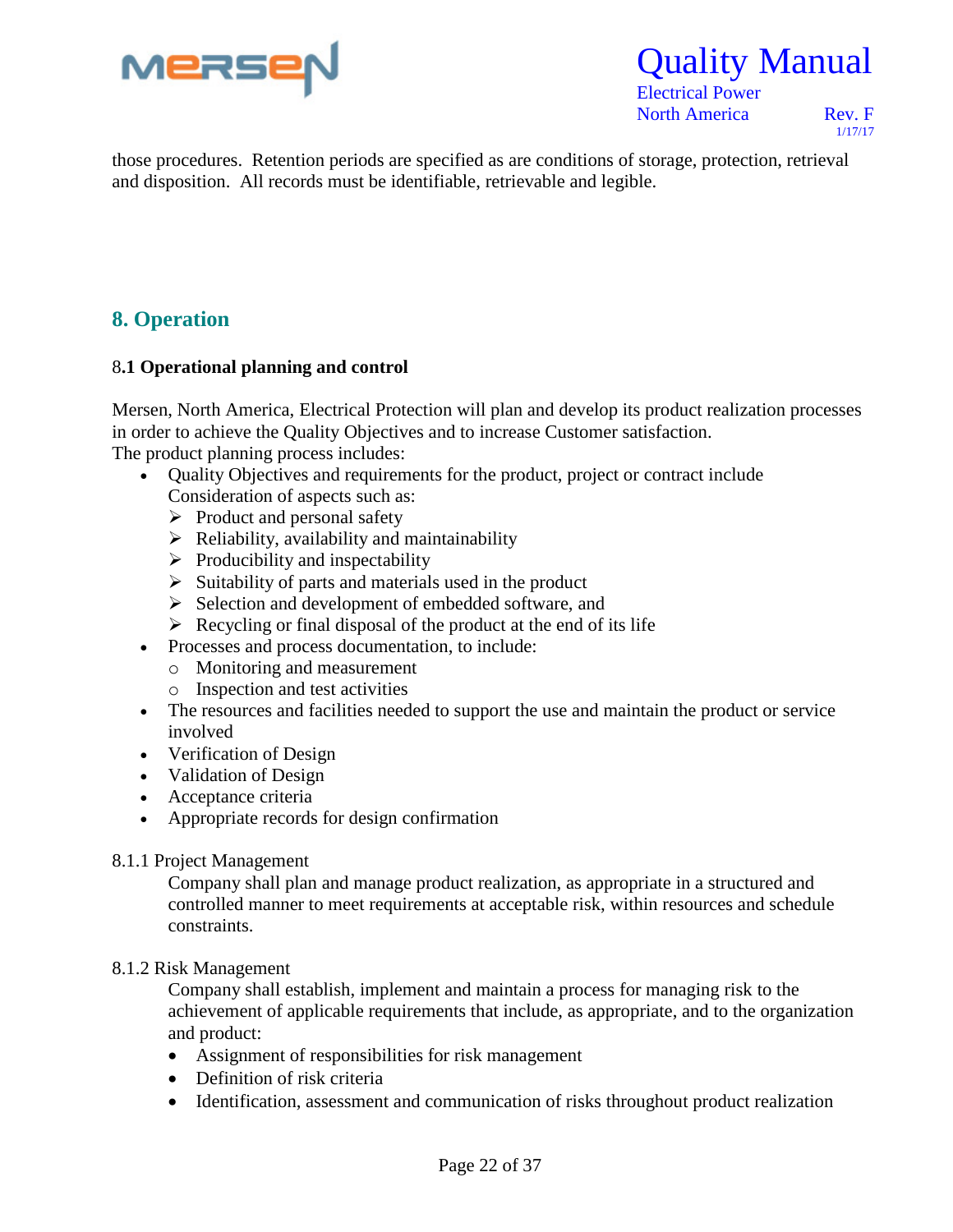



North America Rev. F

1/17/17

- Identification, implementation and management of actions to mitigate risks that exceed the defined risk acceptance criteria, and
- Acceptance of risk remaining after implementation of mitigating actions.
- 8.1.3 Configuration Management

Company shall establish, implement and maintain appropriate to the product:

- Configuration management planning
- Configuration identifications
- Change Control
- Configuration status accounting, and
- Configuration audit.
- 8.1.4 Control of Work Transfers

Company shall establish, implement and maintain a process to plan and control the temporary or permanent transfer of work (e.g., from one organization facility to another, from Company to Supplier, from one Supplier to another Supplier) and to verify the conformity of the work to requirements.

#### **8.2 Requirements for products and services**

8.2.1 Customer communication

Communication includes new product designs to the market, possible amendments to any contracts for a specific product and customer feedback on the product, including complaints

Product information is provided via various media (e.g.: paper or electronic) for customers.

When amendments to a contract or a tender are necessary an acknowledgement of the order is sent to the customer to signify our agreement includes amendments.

Customer complaints are logged as:

- Technical
- Administrative.

Both types are logged and reviewed by top management. Customers are informed of the resolution of Technical complaints, which can include credit notes or replacement product.

Both types of complaints are considered valid forms of customer feedback, along with satisfaction surveys and data provided to Mersen on delivered product quality levels.

#### **8.2.2 Determination of requirements for products and services.**

Product requirements are based on customer needs, both stated and, more importantly, unstated. The stated and/or unstated needs can / do include standards imposed by outside organizations, particularly Underwriters Laboratories (U/L), Canadian Standards Association (C.S.A) and International Electrical Commission (IEC) as well as other requirements that can include delivery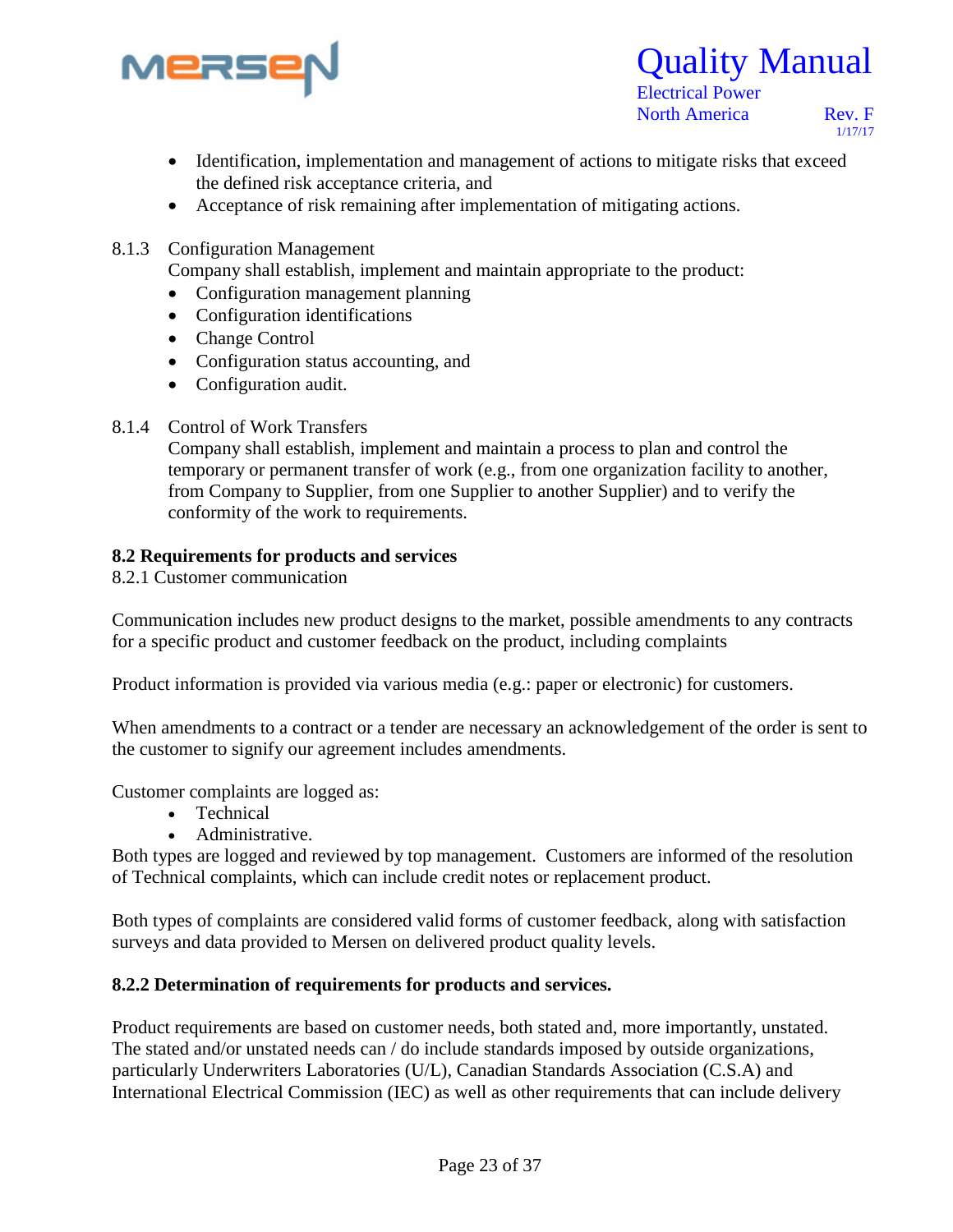

### Quality Manual Electrical Power

North America Rev. F

1/17/17

and post delivery activities, environmental considerations (RoHS) and statutory and regulatory requirements.

Determination of product requirements includes all phases of product development, from the start of the design process through delivery and post delivery, with tracking at all stages of the process.

#### **8.2.3 Review of the requirements for products and services**

Before acceptance of contracts or orders Mersen North America, Electrical Protection ensures the following:

- Product requirements are defined
- Contract or order requirements differing from those previously expressed are resolved
- Mersen has the ability to meet the defined requirements.

Records of the results of these formal requirement reviews, and actions arising from the reviews, are maintained.

When the customers provide no documented statement of requirements (as with catalog orders or electronic sales) the customer requirements are be reviewed by insuring the information presented by Mersen in its catalog, advertising material and/or website is reviewed and accurate.

#### **8.3 Design and development of products and services**

#### **8.3.2 Design and development Planning**

Design and Development planning is a controlled process. The process is based on several stages that include a review of customer needs, verification of engineering developed designs and validation of customer requirements. Each stage is the responsibility of a given group within the organization who has the authority to continue, change or terminate the process.

Top management shall manage the interfaces between the different groups involved in the design and development phases to ensure effective communication and clear assignments of responsibilities are maintained.

Design and Development plans are reviewed and updated as the design and development process progresses. These plans cover the Design Inputs and Outputs, the Reviews, Verification and Validation criteria.

The different design and development tasks to be carried out shall be based on the safety and function objectives of the product in accordance with customer, statutory and regulatory requirements.

#### **8.3.3 Design and development of inputs**

Inputs for the design planning come primarily from the customer. Tools like "Voice of the Customer" "Quality Function Deployment (QFD)" and "Criniflex" are used to determine customer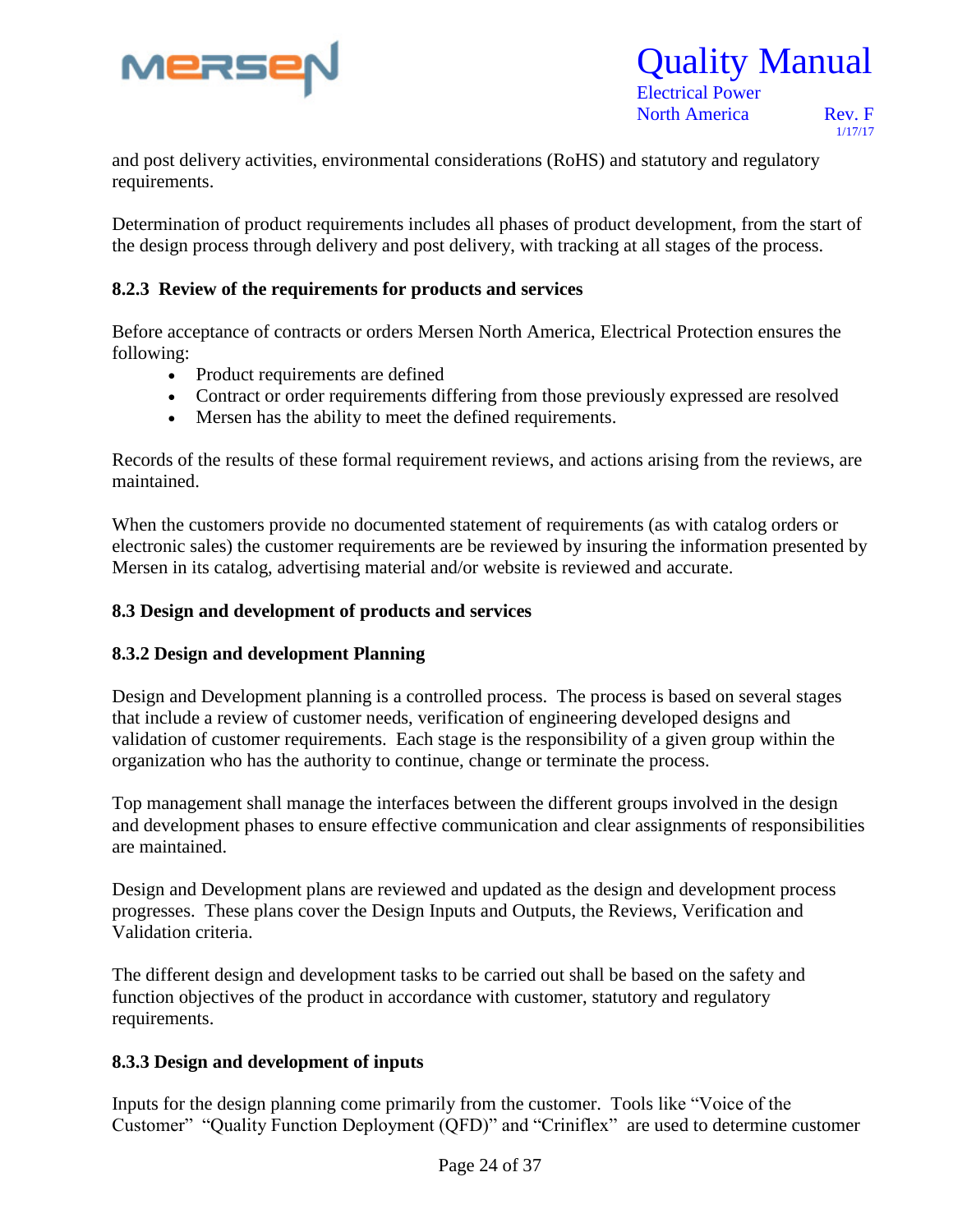

 Electrical Power North America Rev. F

1/17/17

requirements beyond the requirements that were established by previous designs, stated by the customers or required by the standards (commonly: U/L, CSA and IEC). Inputs to the design process are reviewed for adequacy – to insure that they are complete, unambiguous and not in conflict with each other.

#### **8.3.4 Design and development of controls**

Formal documented reviews by representatives of all cross-functional teams are made of the design results at various stages of the design process. The ability of the design results to meet requirements is assessed > as are any design issues. Actions to resolve issues and to insure the customer needs are met are assigned at these reviews.

Participants in the review of a particular design stage will include representatives of all groups concerned with that particular design and development stage. Records of design reviews are maintained in the project files.

#### 8.3.4.1 Design and Development Verification

Design verification is the process of determining if the design inputs have been met by the design outputs (the product does what Engineering said it should do). This Verification is conducted by the project team and is based on objective evidence obtained from the product and process testing.

Design verification methods employed are as follows:

- Holding and recording design reviews.
- Undertaking qualification tests and demonstrations.
- Checking product against customer and engineering specifications as the product evolves

#### 8.3.4.2 Design and Development Validation

Design validation is the process of determining if the output of the design and development effort meets the customer's "intended use" requirements (irrespective of whether or not they meet the Engineering or Input requirements). The design validation is conducted by the project team and is based on objective evidence obtained from product testing.

Design validation methods employed are as follows:

- Undertaking qualification tests and demonstrations with the customer
- Testing the product against the defined customer needs, stated and unstated (see section 8.3.3)

#### **8.3.5 Design and development of outputs**

Outputs must match the inputs with clearly defined acceptance criteria, provide for down stream support and include any needed application and safety information.

Design planning is monitored and problems resolved by regular reviews.

Design output will satisfy the following criteria: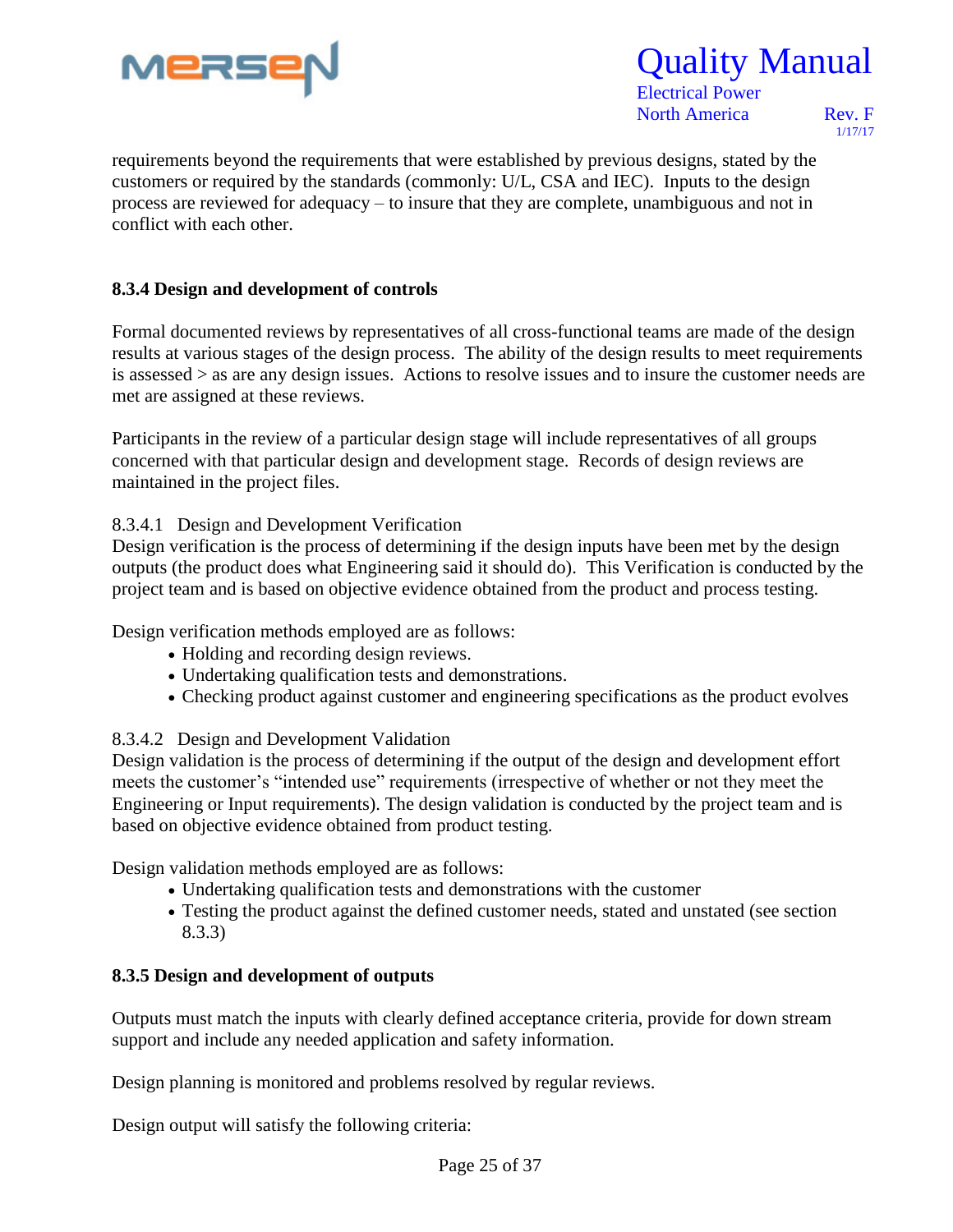



1/17/17

- Meet Design Input requirements
- Provide adequate information to allow other groups to implement the designs:
	- o Purchasing
	- o Research and Development
	- o Operations
	- o Field Service
- Meet the requirements of any product acceptance criteria specified
- Conform to appropriate statutory and regulatory requirements when applicable.
- Conform to customer defined specifications as applicable
- Define those design characteristics that are crucial to safety and proper product or service use, and
- Specify, as appropriate, any critical items, including key characteristics and specific actions to be taken for these items.

#### **8.3.5.1 Design and development of controls**

Where tests are necessary for verification and validation, these tests shall be planned, controlled, reviewed and documented to ensure and prove the following

- Test plans or specifications identify the product being tested and the resources being used, define test objectives and conditions, parameters to the recorded, and relevant acceptance criteria
- Test procedures describe the method of operation, the performance of the test and the recording of the results
- The correct configuration of the product is submitted for the test
- The requirements of the test plan and the test procedures and observed, and
- The acceptance criteria are met.

#### **8.3.6 Design and development of changes**

Design and development changes shall be identified, documented, reviewed, verified, validated and approved by authorized personnel prior to implementation in accordance with the Configuration Management Process (See 7.1.3). The impact to constituent parts and existing Finished Goods shall be evaluated. Records of the changes shall be kept.

8.3.6.1 Design and Development Verification and Validation Documentation At the completion of design and development, the Company shall ensure that reports, calculations, and test results demonstrate that the product definition meets the specification requirements for all identified operational conditions

#### **8.4 Control of externally provided processes, products, and services.**

The Company shall develop a clear, concise and complete process to control the purchasing of materials, product, services and finished goods from Suppliers, including product from sources defined by the customer.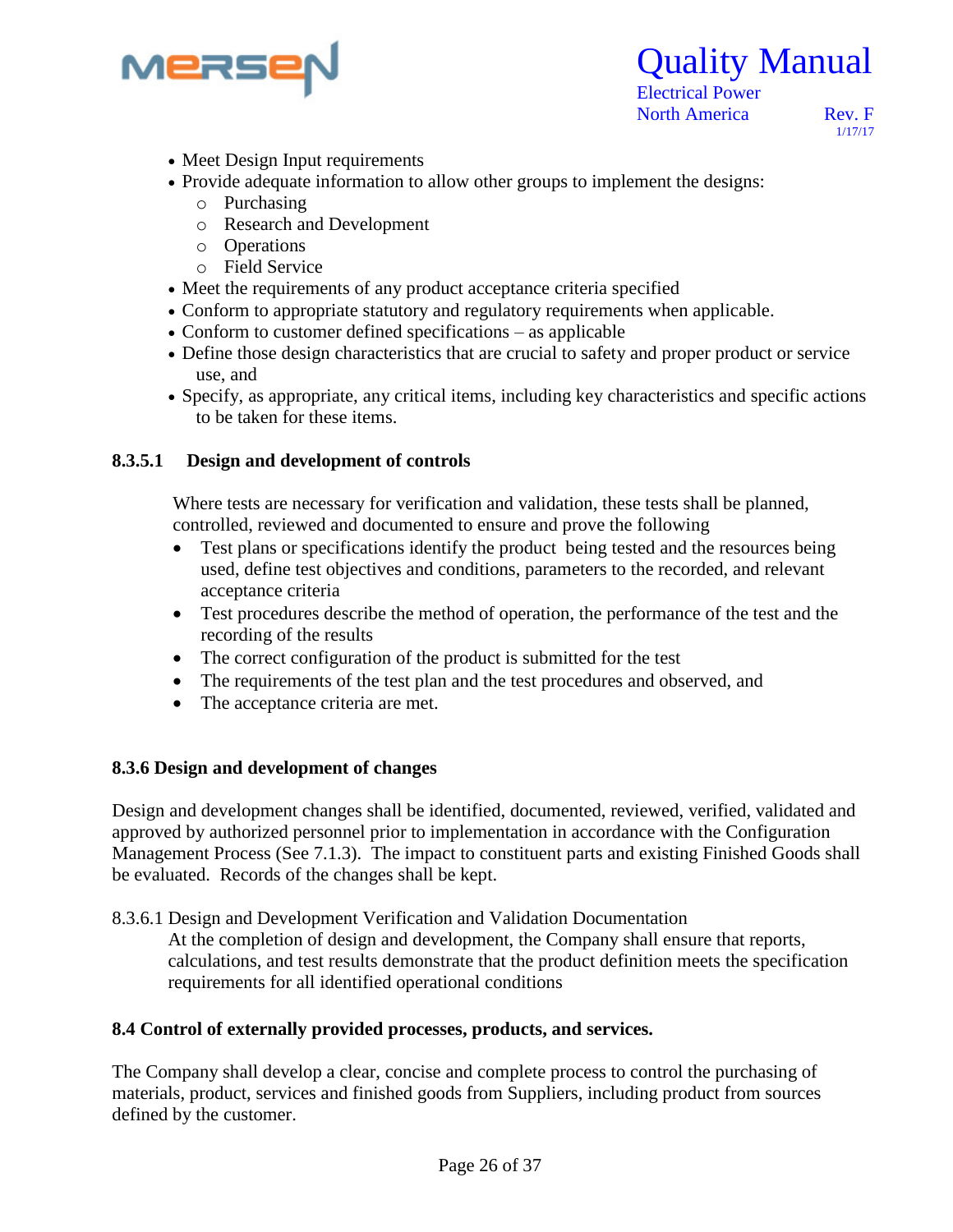

### Quality Manual Electrical Power

North America Rev. F

1/17/17

Quality shall define the processes, responsibilities, required authority and conditions for supplier approval status and will determine and manage quality system risk when selecting and using suppliers.

Purchasing interfaces with the other Mersen groups to ensure the suppliers managed by the purchasing process deliver compliant components, products and services, in the amounts needed, when they are needed, where they are needed, at the agreed price.

The criteria for supplier selection, evaluation and re-evaluation shall be based upon the criticality and classification of the products or services to be purchased, for their ability to deliver product to Mersen's specifications and schedule requirements, on-time and defect free.

The Company shall purchase only from approved Suppliers from the Approved Suppliers List / Register for any materials that become part of, or affect the quality of our products.

Suppliers shall be periodically reviewed for performance. The results of these reviews shall be used as a basis for establishing the level of controls to be implemented and define the necessary actions to take when dealing with suppliers that do not meet requirements.

#### **8.4.1 Information for external products**

Purchase Orders contain a clear description of the requirements, including:

- Part Number
- Drawing Number (if applicable)
- **Quantity**
- Specification and Requirements, as necessary:
	- $\triangleright$  The identification and revision status of specifications, drawings, process requirements, inspection / verification instructions and other relevant technical data
	- $\triangleright$  Requirements for design, test, inspection, verification, use of statistical techniques for product acceptance and related instructions for critical items including key characteristics
	- $\triangleright$  Requirements regarding the need for the supplier to notify the Company for nonconforming product, approval for the disposition of non-conforming product, changes in product and /or process, changes of suppliers, manufacturing facility location changes and flow down to the supplier chain
- Due date
- Quality Requirements, to include, as necessary:
	- o Approval of the Product, Process and Equipment used
	- o Qualification of vendor personnel
	- o Verification of the vendors Quality Management System

Purchase Orders are reviewed for adequacy prior to approval and release.

#### **8.4.2 Information for external providers**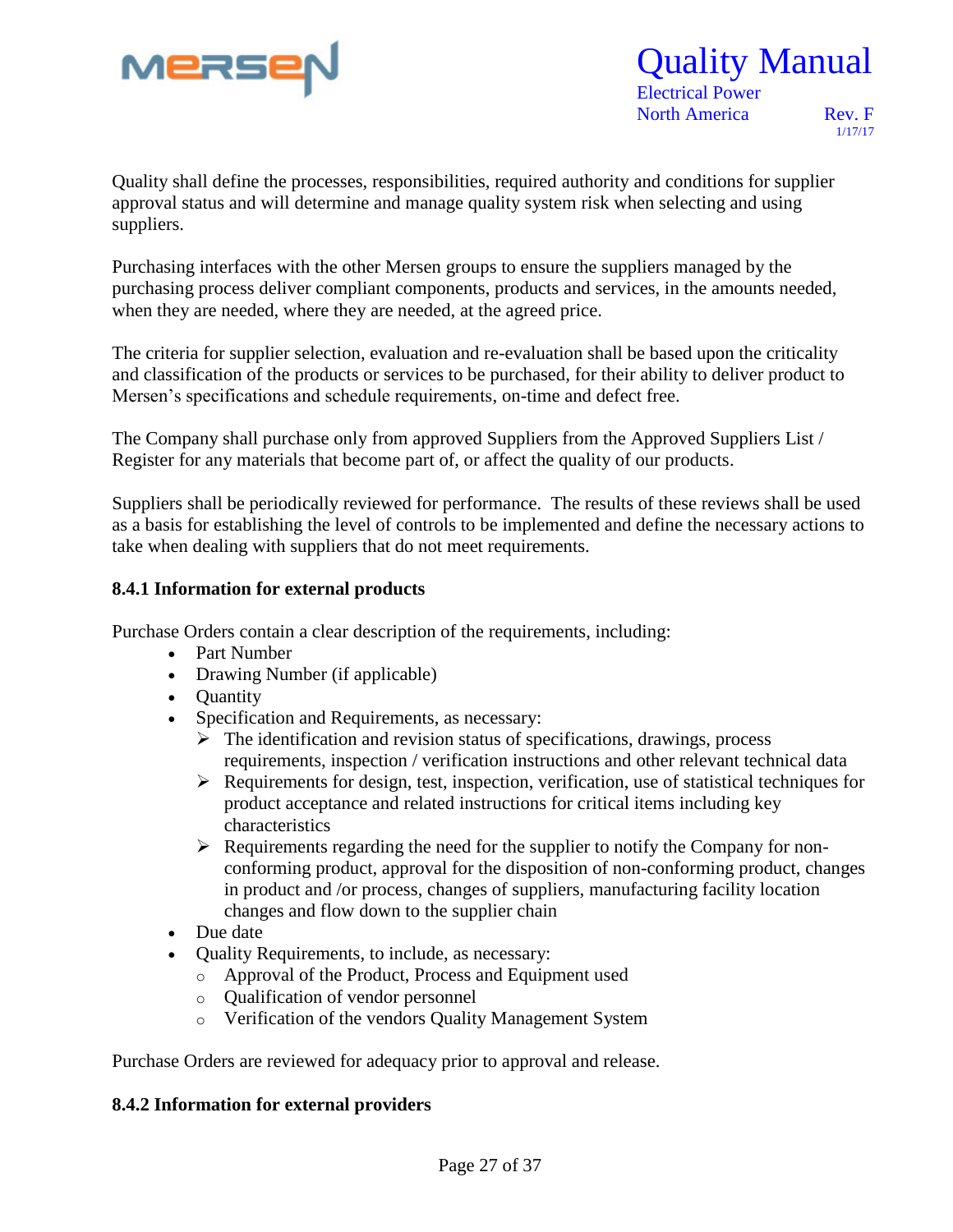

### Quality Manual Electrical Power

North America Rev. F

1/17/17

Re All incoming materials and product are verified against the Purchase Order to ensure conformance. Quality Assurance performs inspection of critical raw material and purchased components as required by the vendor's supplier status. Certified Suppliers (dock to stock) are used where practical.

We will state on the Purchase Order if Mersen or our Customer intends to verify product conformity at the Supplier's facility.

#### **8.5 Production and service provision**

#### **8.5.1 Control of production and service provision.**

 The Company shall control and document changes affecting processes, production equipment, tools, or software programs.

Personnel authorized to approve changes to production processes shall be identified.

 The results of changes to production processes shall be assessed to confirm that the desired effect has been achieved without adverse effects to product conformity.

The Production Process Includes the management of:

- **Manufacturing Processes for:**
	- o Components
	- o Finished Goods
- **Logistics Operations to deliver the output of the Manufacturing Processes:**
	- o To specific Locations
	- o To a defined Schedule
	- o In acceptable condition
- **Plant Maintenance**
	- o Manufacturing Equipment
	- o Buildings
	- o Support Equipment

With the support of the following functions:

- **Marketing** 
	- o to define the customer needs / requirements
	- o to establish the economic requirements
- **Engineering** 
	- o to define what is required to meet the customer's technical requirements
- **Purchasing**
	- o To provide component and parts from vendors that meet all drawing requirements and materials specifications
	- o To provide services which meet the requirements of the component / product drawing and material specifications.
- **Quality**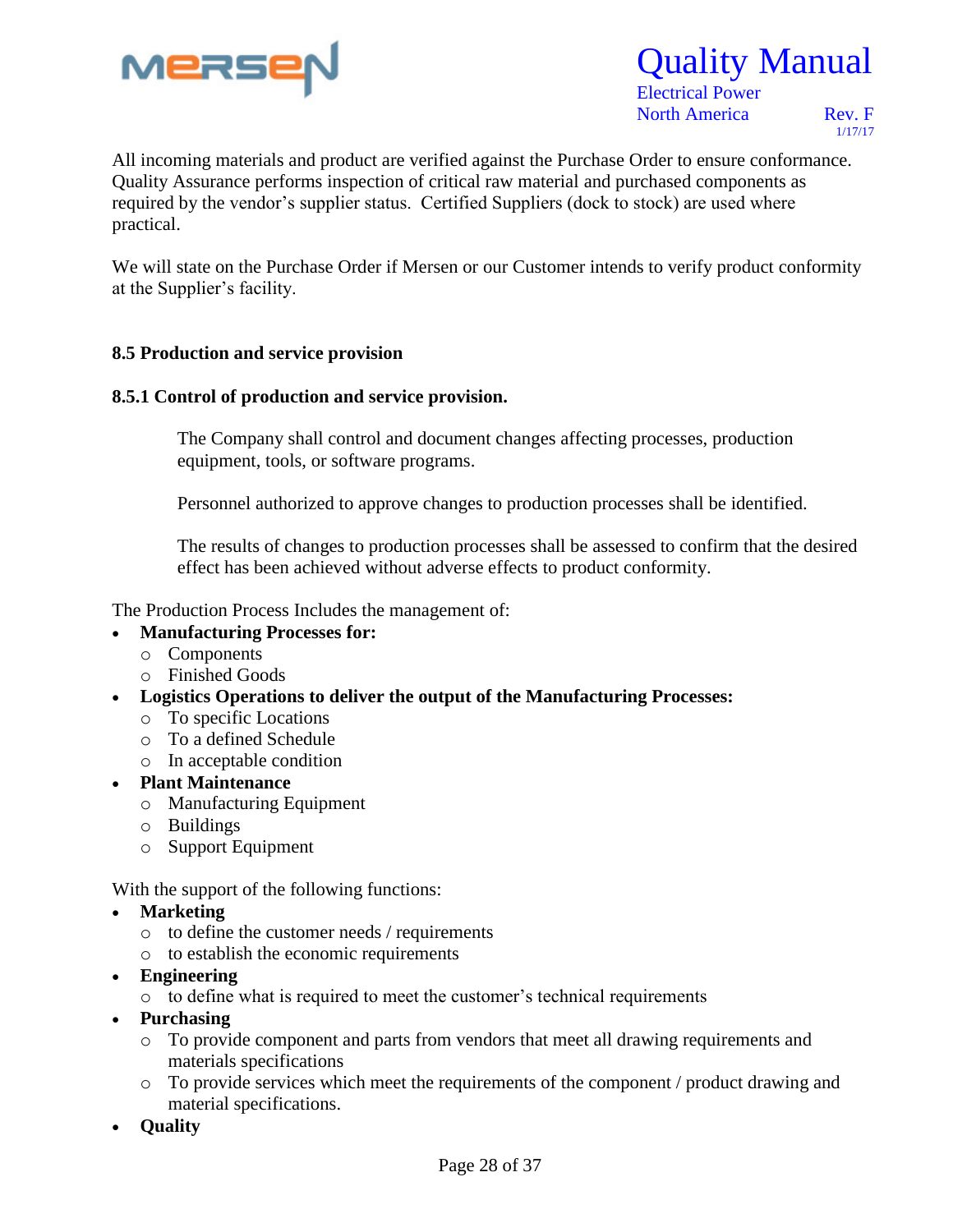

 Electrical Power North America Rev. F

1/17/17

- o to verify the technical requirements are met
- o to validate that the customer needs / requirements are met
- **Human Resources**
	- o to provide the staff competencies required by the processes

#### **A set of controlled conditions has been established, under which the Mersen plans and executes the Production Process. These controlled conditions include:**

- Information is available that describes the characteristics of the product.
	- o Drawings
	- o Bills of Materials
- The availability of suitable equipment for the processing of components or finished goods.

The availability of work instructions, such as:

- o Job Travelers (for product produced by job control)
- o Station Work Instructions (for product produced by cell control)
- The availability of suitable inspection instructions, such as:
	- o Job Travelers
	- o Station Inspection Instructions
- The availability of suitable monitoring and measuring equipment, such as:
	- o Inspection tools appropriate to each station
- 8.5.1.2 Production Process Verification

The Company shall use a representative item from the first production run of a new part or assembly to verify that the production processes, production documentation and tooling are capable of producing parts and assemblies that meet the customer requirements. This process shall be repeated when changes occur that invalidates the original results (e.g., engineering changes, manufacturing equipment changes and /or manufacturing process changes).

#### 8.5.1.3 Control of Production Equipment, Tools and Software Programs

Production equipment, tools and software programs used to automate and control / monitor Product realization processes, shall be validated prior to release for production and shall be maintained.

 Storage requirements, including periodic preservation / condition checks, shall be defined For production equipment or tooling storage.

8.5.1.4 Validation of processes for production and service provision Mersen North America, Electrical Protection Division does not have any processes that can not be validated by subsequent monitoring or measuring.

#### **8.5.2 Identification and traceability**

Traceability is a function of the customer requirement for the specific products.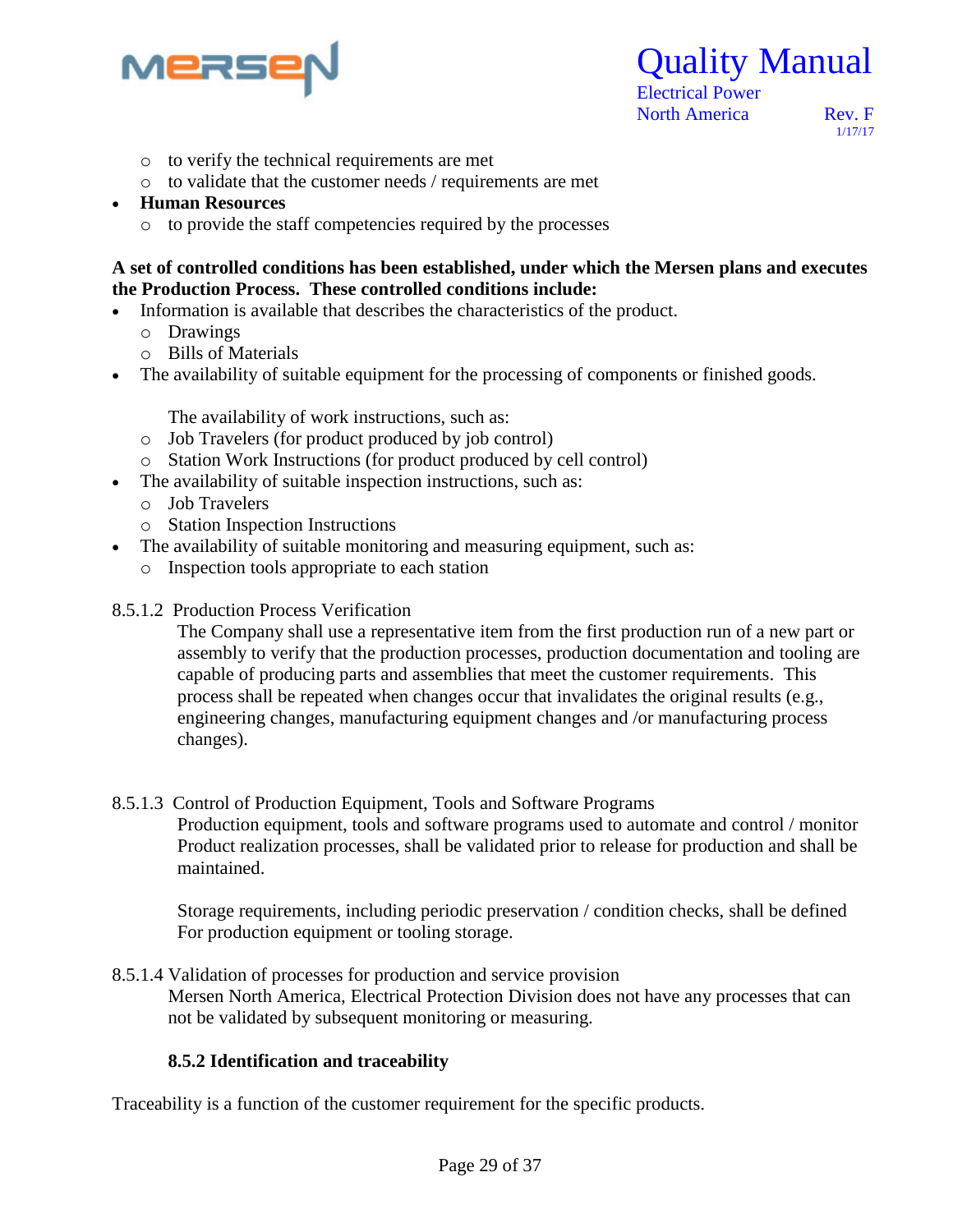

1/17/17

#### Re **All finished products are marked with the product catalog number. Additional traceability can be implemented as required by the customer and can include:**

- Date Code
	- $\triangleright$  On the product and on the packaging
	- $\triangleright$  On the packaging only
- Other traceability codes or requirements are by contract with specific customers or part of the design input.
- When acceptance authority media are used (e.g., stamps or electronic signatures), the Company shall establish appropriate controls for the media.

#### **All component material within Mersen, North America used for the processing of customer orders is marked and/or accompanied by a document stating the identity.**

#### **8.5.3 Property belonging to customers or external providers**

It is not the policy of Mersen to use or incorporate a customer's physical property into our products. However, if a case should arise where that had to be considered, it would be considered as part of the contract negotiation.

When customer property is in the custody of Mersen, North America, care is taken to identify, verify, protect and safeguard the material or intellectual property. Customer property lost, damaged or otherwise found to be unsuitable for use is reported to the customer and records maintained.

#### **8.5.4 Preservation**

Mersen, North American has the facilities to provide the space and proper conditions for the handling and storage of material during all production and storage stages - from receiving to shipping.

As appropriate, preservation shall include identification, handling, packaging, storage and protecting. Preservation shall also apply to both completed assemblies and constituent parts.

Preservation of product shall also be, where applicable, in accordance with product specifications and applicable statutory and regulatory regulation provisions.

Personal have been instructed in how to prevent damage or loss.

#### **8.6 Release of products and services**

**The state of the conformance of products characteristics to their design criteria are monitored by inspection actions at key points in the build process:**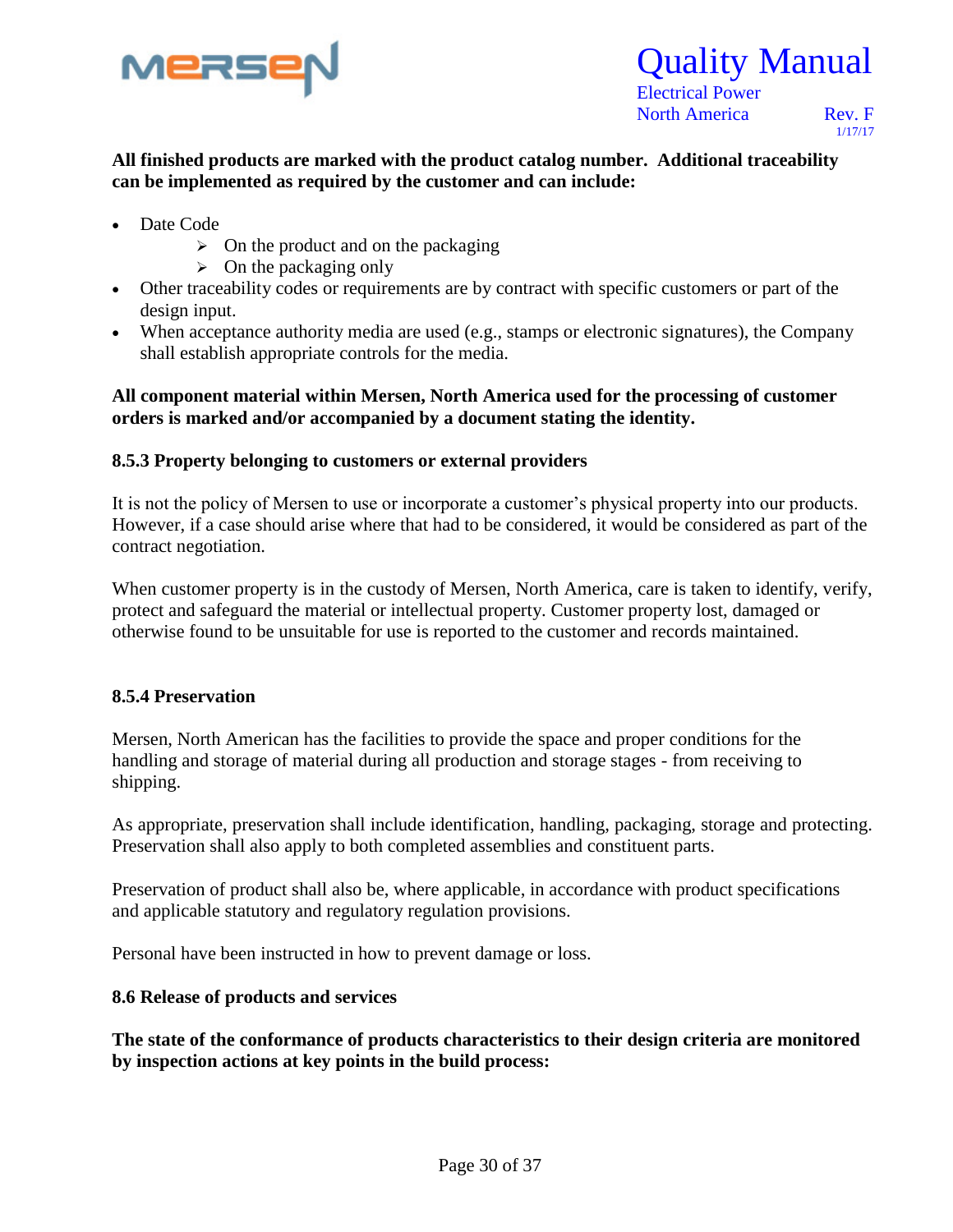

| Action | <b>Frequency</b>                                 |
|--------|--------------------------------------------------|
|        | As per the Inspection Instructions               |
|        | As per the Work / Inspection Instructions        |
|        | As per the Work / Inspection Instructions        |
|        | As per the facility Quality Control Instructions |
|        | As per the facility Quality Control Instructions |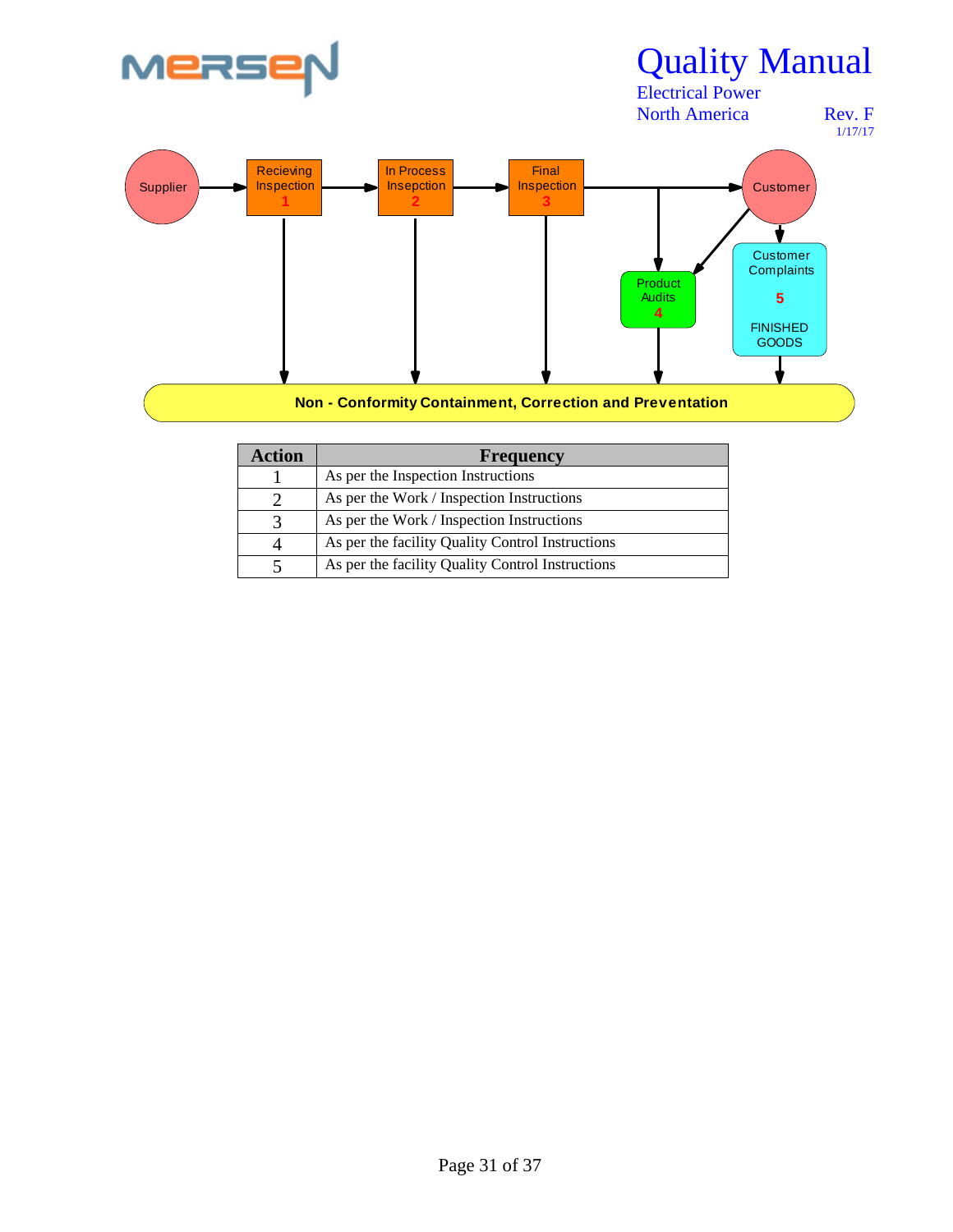

 Electrical Power North America Rev. F

1/17/17

#### **Product characteristics are defined in the design phase, documented in the drawing package and measured. Product performance is defined by techniques such as:**

- Ouality Function Deployment (OFD), also referred to as "Voice of the Customer", which derives the Critical to Quality (CTQ) attributes of the product (this includes critical items, including key characteristics that have been identified by the customer) that must be present to achieve acceptable levels of customer satisfaction.
- Criniflex specifies the need of the customer(technical marketing expenses, customer spec…) defining the functions of the product in terms of criteria, levels, & flexibility.
- Sampling inspections as a means of product acceptance, the sampling plan shall be justified on the basis of recognized statistical principals and appropriate for use
- Where product is released for production use pending completion of all required measurement and monitoring activities, it shall be identified and recorded to allow recall and replacement if it is subsequently found that the product does not meet requirements.

#### **Product characteristics that are determined to require inspection are then checked at one or more of the following check points:**

- Receiving inspection ensures incoming products that are not certified for dock to stock, meet the deliverable requirements and shall not be allowed to progress into production, inventory or storage until the required verifications and tests have been completed, the necessary test reports have been received and verified as acceptable.
- In process inspections and tests are conducted by qualified operators using calibrated equipment. And shall be accomplished at hold points identified with the Quality Plan and in accordance with documented procedures and relevant instructions. Work in process shall also be monitored to ensure good workmanship standards and specification compliance is being maintained.
- Non-conformities are segregated, identified and recorded.
- Where specified, final inspection and test consists of checking, to the maximum extent feasible, that all customer requirements have been met prior to shipping.
- Product Audits, which are conducted from product stock, prior to and after delivery to the customer
- Customer complaint investigations

Only qualified persons can inspect and/or identify the status of the product, thus authorizing release to the next process step.

Inspection and test records as defined in the facility process definitions, document conformity of the product to the accepted criteria.

The monitoring and measurement requirements for each process are determined by the process documentation, with the intent of providing evidence of conformance of the product to the planned arrangements (inspections) and the customer's requirements prior to the release of the product to the customer.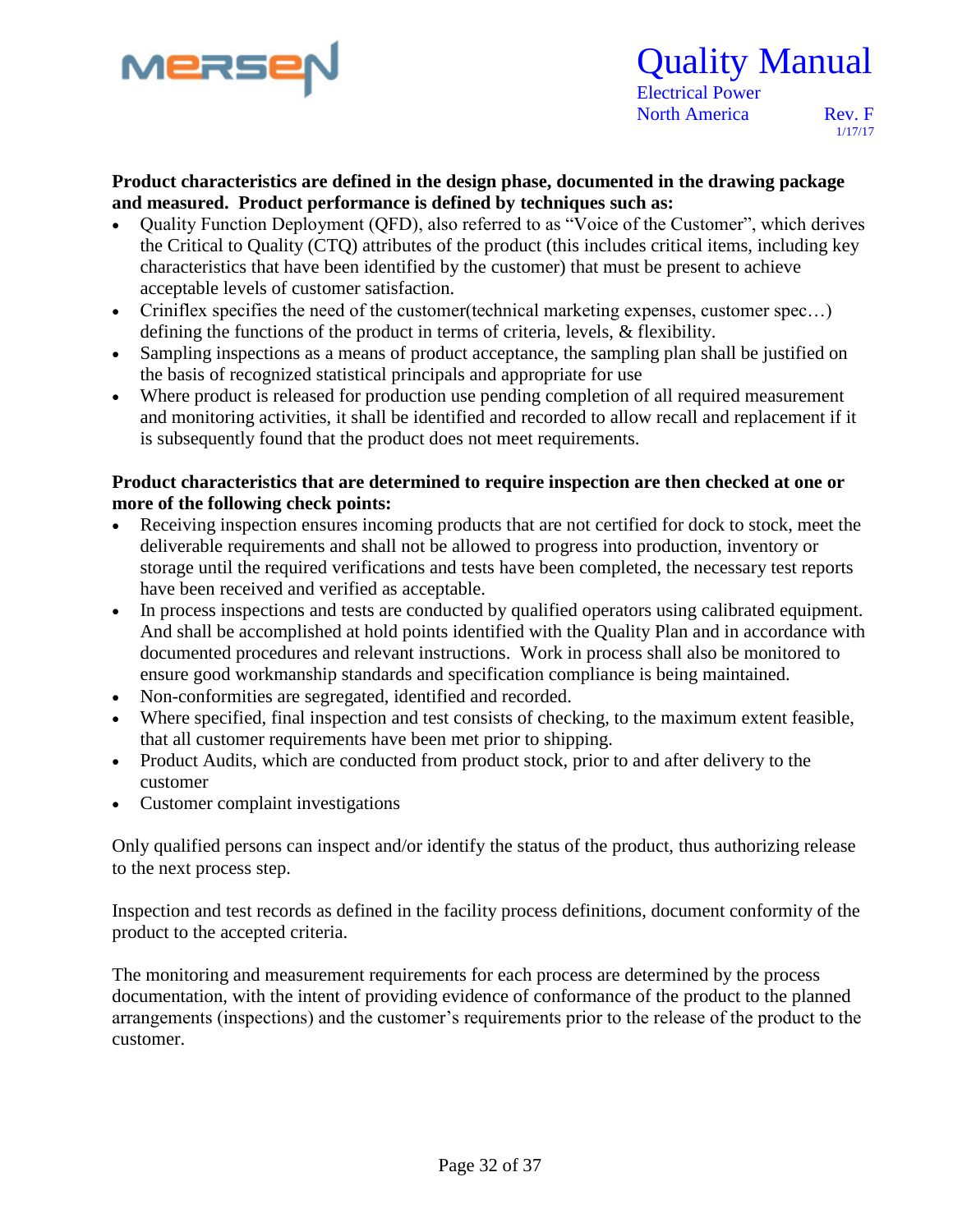

Quality Manual

1/17/17

#### 8.7 Control of nonconforming outputs

When processes produce product that is not in compliance with the drawing package or process documentation or customers' expectations, the resulting product is identified to prevent its delivery to the customer.

#### **Actions taken include, but are not limited to:**

- Segregation of the non-conforming material
- Evaluation of the non-conformity by a Material Review Board for judgment of the severity of the non-conformity and proposed course of action.
- Act on the evaluation to:
	- o Accept by authorization
	- o Dispose / Scrap
	- o Rework
- As soon as possible, eliminate the root cause of the non-conformity (if applicable).
- Stop shipment to prevent delivery of any in-process material to the customer
- Non-conforming materials will be noted in the appropriate records and will be reviewed on a regular basis.

If there is a concern about the safety of a product being manufactured, it is within the authority of  $>$ and is the responsibility of > any employee of Mersen to shut down the production line concerned until the perceived safety risk is retired.

The following diagram summarizes the management of non-conformities and the resulting actions as concerns the Quality System: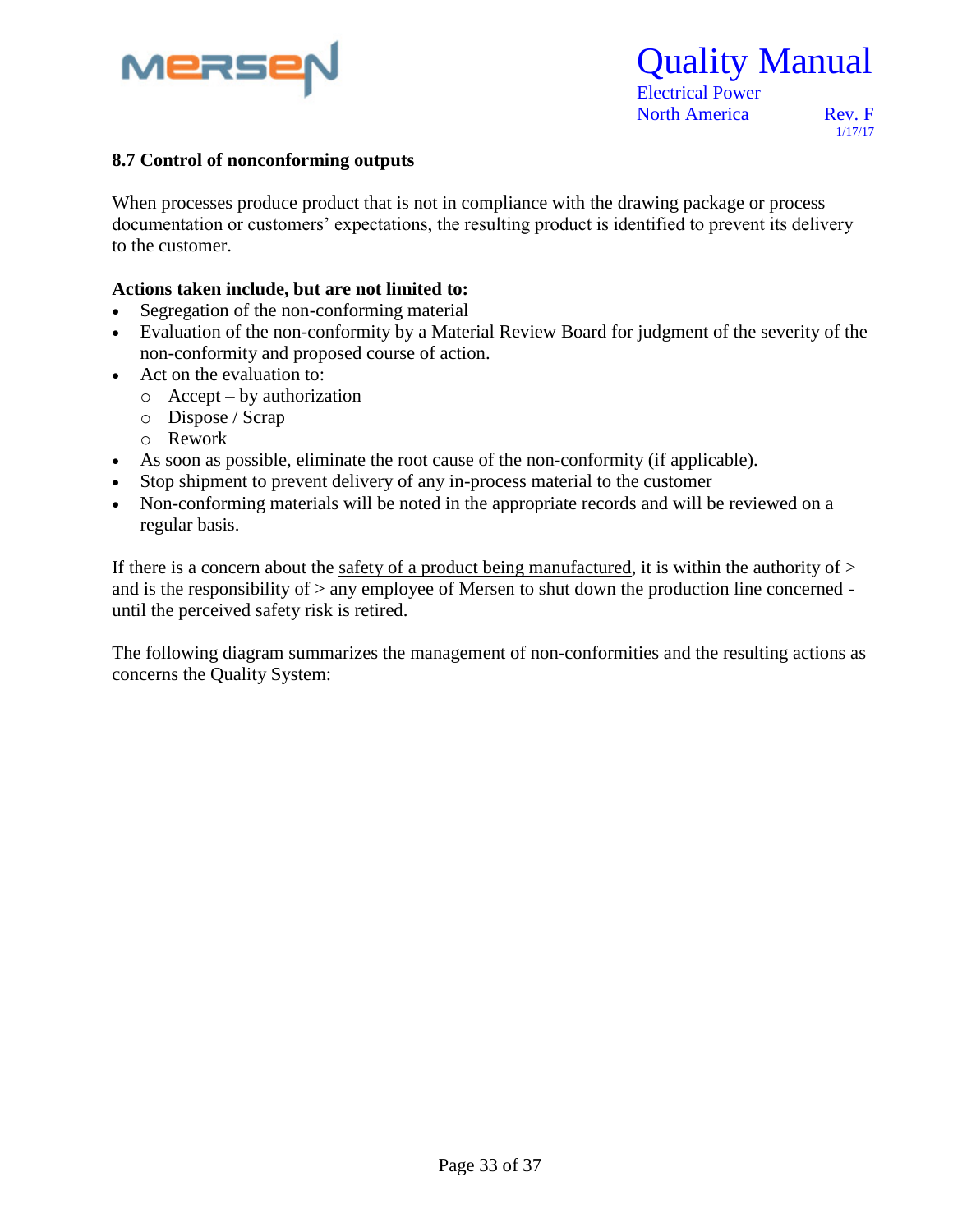

 Electrical Power North America Rev. F

1/17/17



**Should non-conforming product be delivered to the customer, a product recall will be considered, taking into account the effects or potential effects of the non-conformity.**

**Actions that correct non-conforming products will be re-verified to insure conformity to the documentation and re-validated to insure conformity to customer requirements.**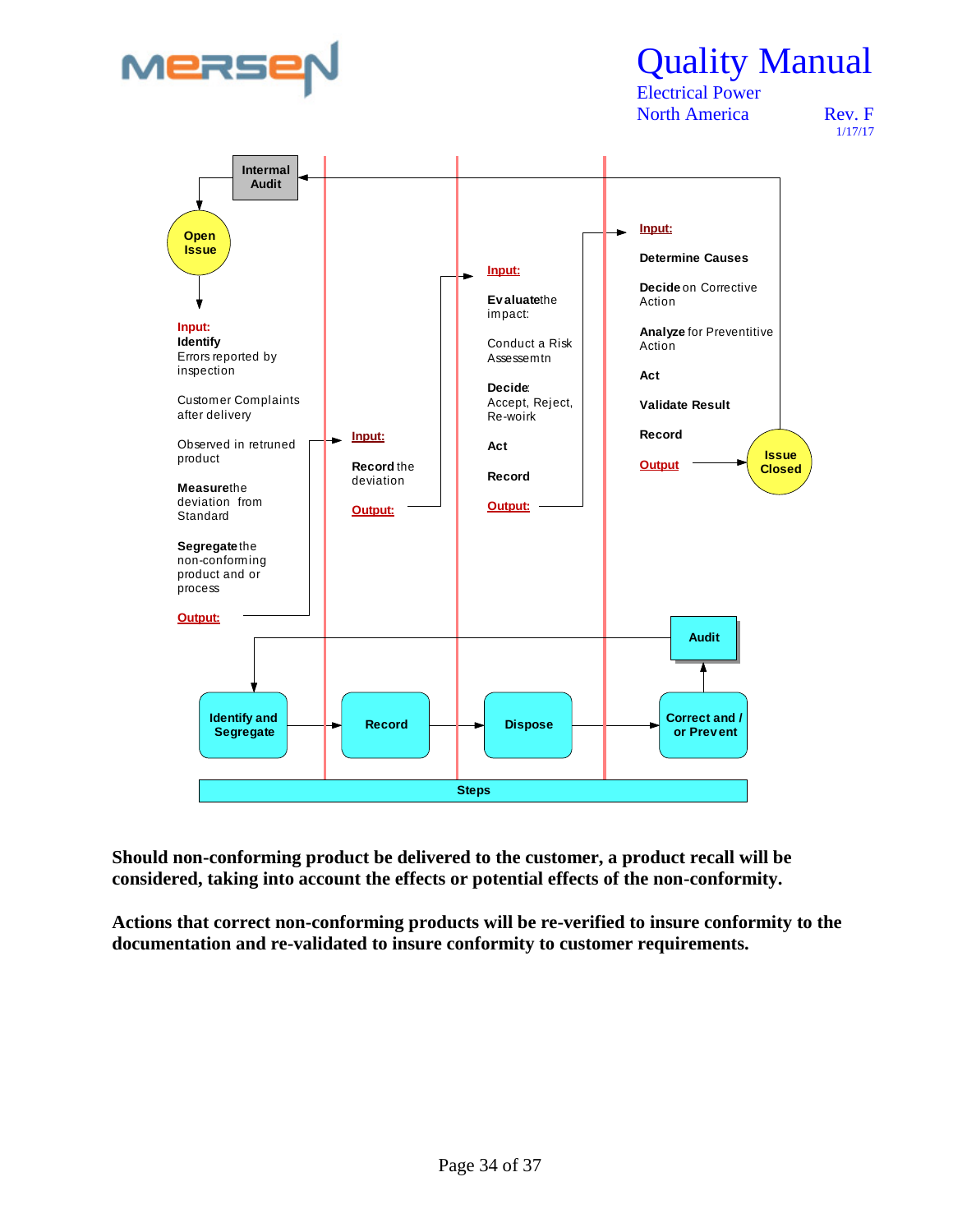

Quality Manual

1/17/17

#### **9. Performance evaluation**

#### **9.1 Monitoring, Measurement, analysis and evaluation**

Mersen North America uses various processes to monitor, measure, analyze and improve our processes to ensure the products produced conform to requirements, the quality management system, and meet our goals of continual improvement.

Examples of these processes include, but are not limited to:

- Product Audit Program
- Scrap Rate Monitoring
- Customer Complaint Tracking

#### **9.1.1 General**

Mersen North America monitors the performance of the Quality Management Systems processes through the monthly reporting of scrap rates, internal and external audit status, On Hold products by site. The performance of the various sites against these measures is measured against annually agreed goals.

#### **9.1.2 Customer Satisfaction**

Customer satisfaction is measured through a variety of means:

- On Time Delivery Performance
- Back Order Status
- Customer Complaint Tracking
- Technical Customer Complaints
- Third Party Customer Surveys
- Product Conformity

#### **9.2 Internal audits**

Internal Audits are essential to insure the systems are working as designed and are meeting the objectives set be management and the expectations set by our customers.

Audits are conducted in such a manner as to insure auditor:

- Independence
- Training
- Background in the company

Audits are planed to consider:

- The status and importance of processes
- The results of previous audits
- The importance of the activity to the Mersen strategy
- The risk associated with the process and / or product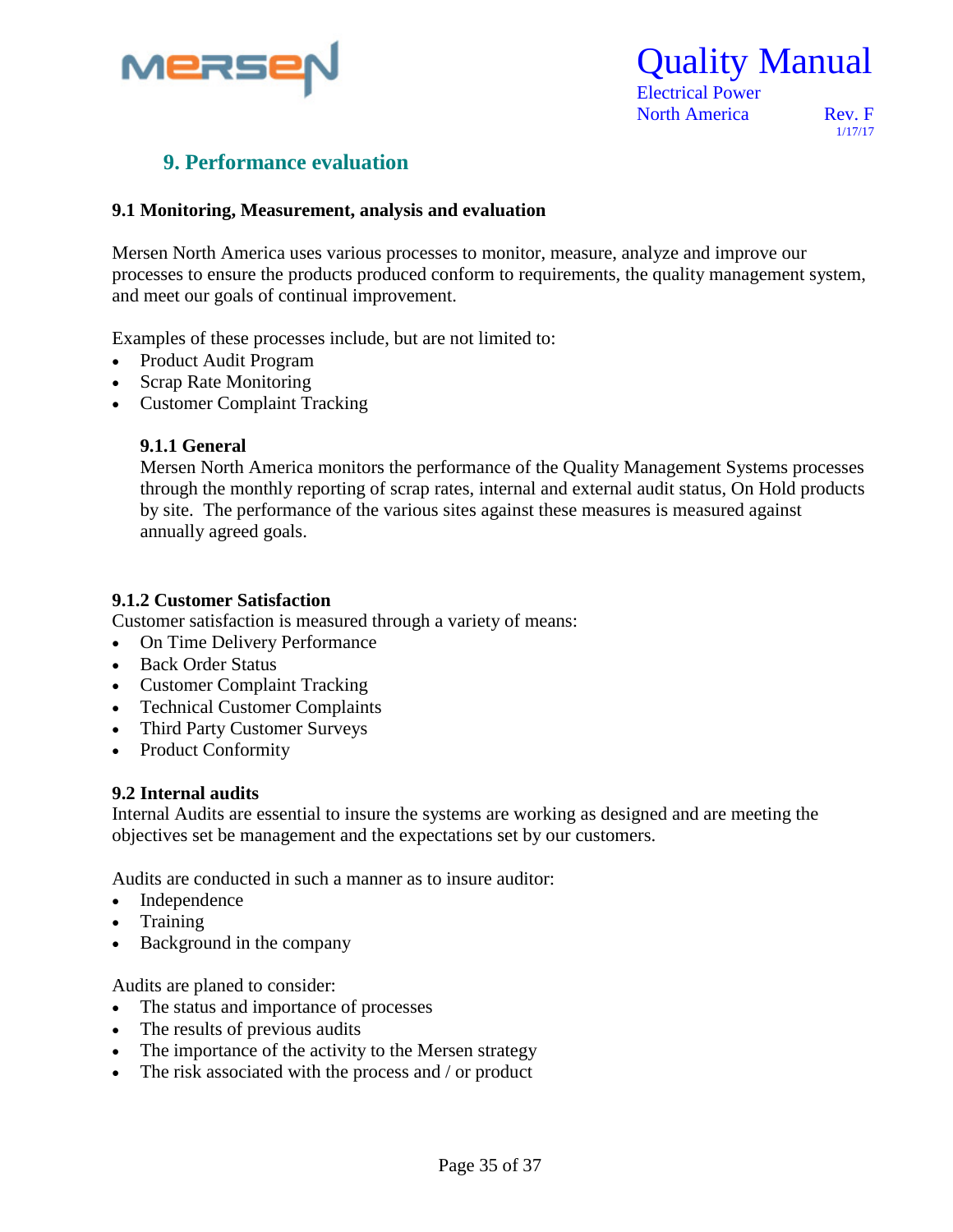

 Electrical Power North America Rev. F

1/17/17

Internal Audits are compliant to ISO 19011 and /or ISO AS9100 and are conducted on an annual basis to insure, at a minimum, a complete audit of the entire Quality Management System every 3 years. Audit status is part of the Management review, Section 9.3 of this manual.

Records of Internal Audits, their outcomes and the follow up to Corrective / Preventative Actions generated by the Internal Audits are kept at each location**.**

Each site is also responsible for managing and monitoring the corrective actions required when planned goals are not met.

Records of corrective actions will be maintained.

#### **9.1.3 Analysis and evaluation**

Mersen collects appropriate data for the purposes of demonstrating the suitability and effectiveness of the Quality Management System and to evaluate where continual improvement of the effectiveness of the QMS can be made. This shall include data generated as a result of monitoring and measurement and from other relevant sources. Data analysis is done for, but not limited to:

- Conformity of products to customer requirements
- Product trends to include the need for Preventative Action analysis
- Process trends for continual improvement opportunities
- Supplier performance
- Customer Satisfaction Surveys
- Results from Internal Audits
- Results from Suppliers
- Results from Returned Product